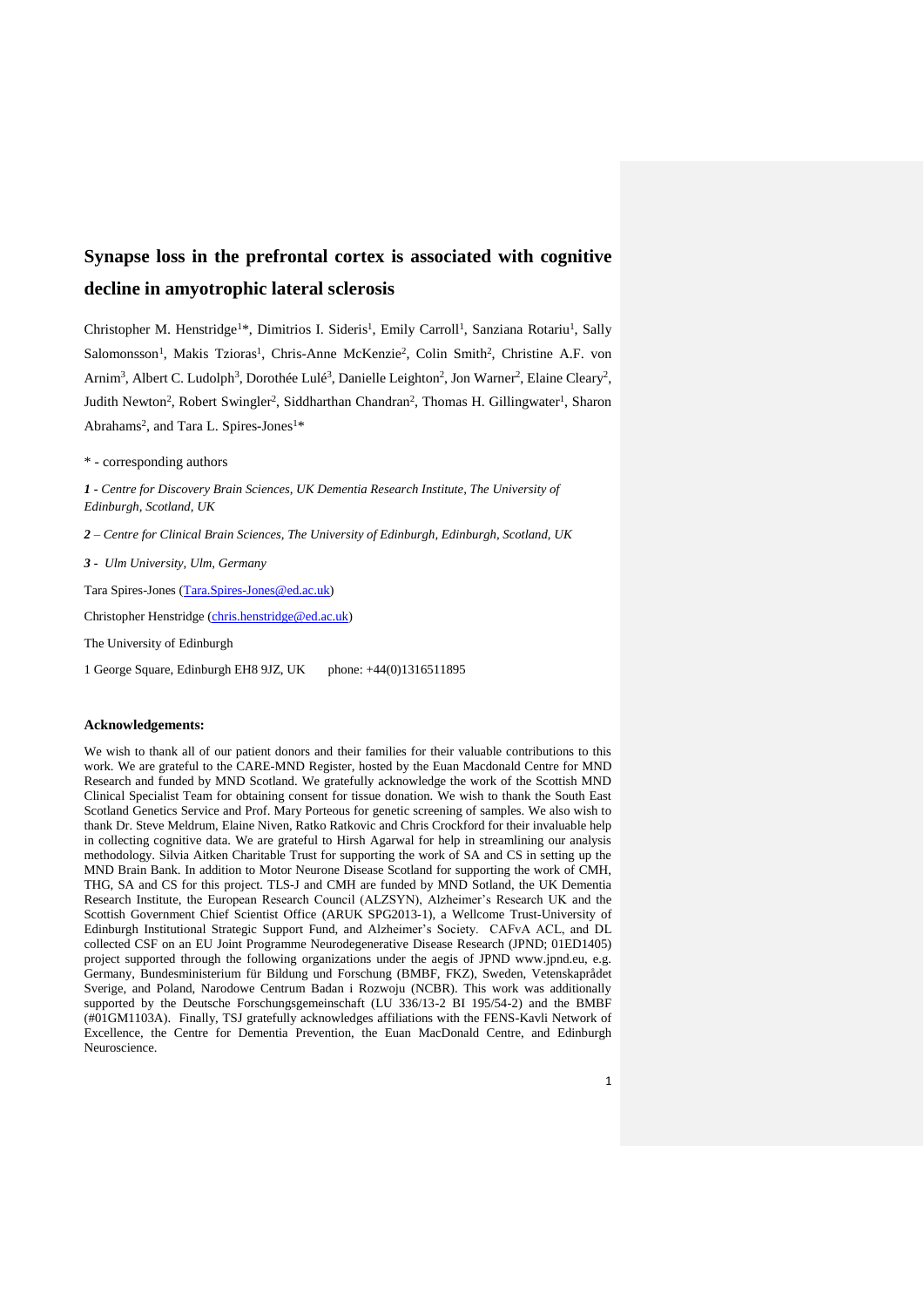# **Abstract**

In addition to motor neurone degeneration, up to 50% of Amyotrophic Lateral Sclerosis (ALS) patients present with cognitive decline. Understanding the neurobiological changes underlying these cognitive deficits is critical, as cognitively impaired patients exhibit a shorter survival time from symptom onset. Given the pathogenic role of synapse loss in other neurodegenerative diseases in which cognitive decline is apparent, such as Alzheimer's disease, we aimed to assess synaptic integrity in the ALS brain. Here we have applied a unique combination of high-resolution imaging of post-mortem tissue with neuropathology, genetic screening and cognitive profiling of ALS cases. Analyses of more than 1 million synapses using two complimentary high-resolution techniques (electron microscopy and array tomography), revealed a loss of synapses from the prefrontal cortex of ALS patients. Importantly, synapse loss was significantly greater in cognitively impaired cases and was not due to cortical atrophy, nor associated with dementia-associated neuropathology. Interestingly, we found a trend between pTDP-43 pathology and synapse loss in the frontal cortex and discovered pTDP-43 puncta at a subset of synapses in the ALS brains. From these data, we postulate that synapse loss in the prefrontal cortex represents an underlying neurobiological substrate of cognitive decline in ALS.

# **Introduction**

Amyotrophic lateral sclerosis (ALS) is the most common form of motor neurone disease (MND), resulting in progressive upper and lower motor neurone dysfunction and loss. This leads to progressively severe muscle wasting and most patients succumb due to respiratory failure, with a mean survival time of 3 years post diagnosis [57]. Due to the striking, and in many cases rapid, deterioration of motor function, ALS was historically considered a homogenous disease of the motor system. However, both clinical and post-mortem studies increasingly describe ALS as a heterogeneous disorder, with around 50% of patients exhibiting neuropsychological deficits due presumably to breakdown of non-motor areas of the brain [49]. ALS is thought to lie on a disease spectrum with frontotemporal dementia (FTD). These seemingly disparate disorders share both genetic and pathological features [30] with considerable clinical overlap. An estimated 15% of FTD patients present with motor decline meeting the criteria for ALS diagnosis and 15% of ALS cases show severe cognitive and or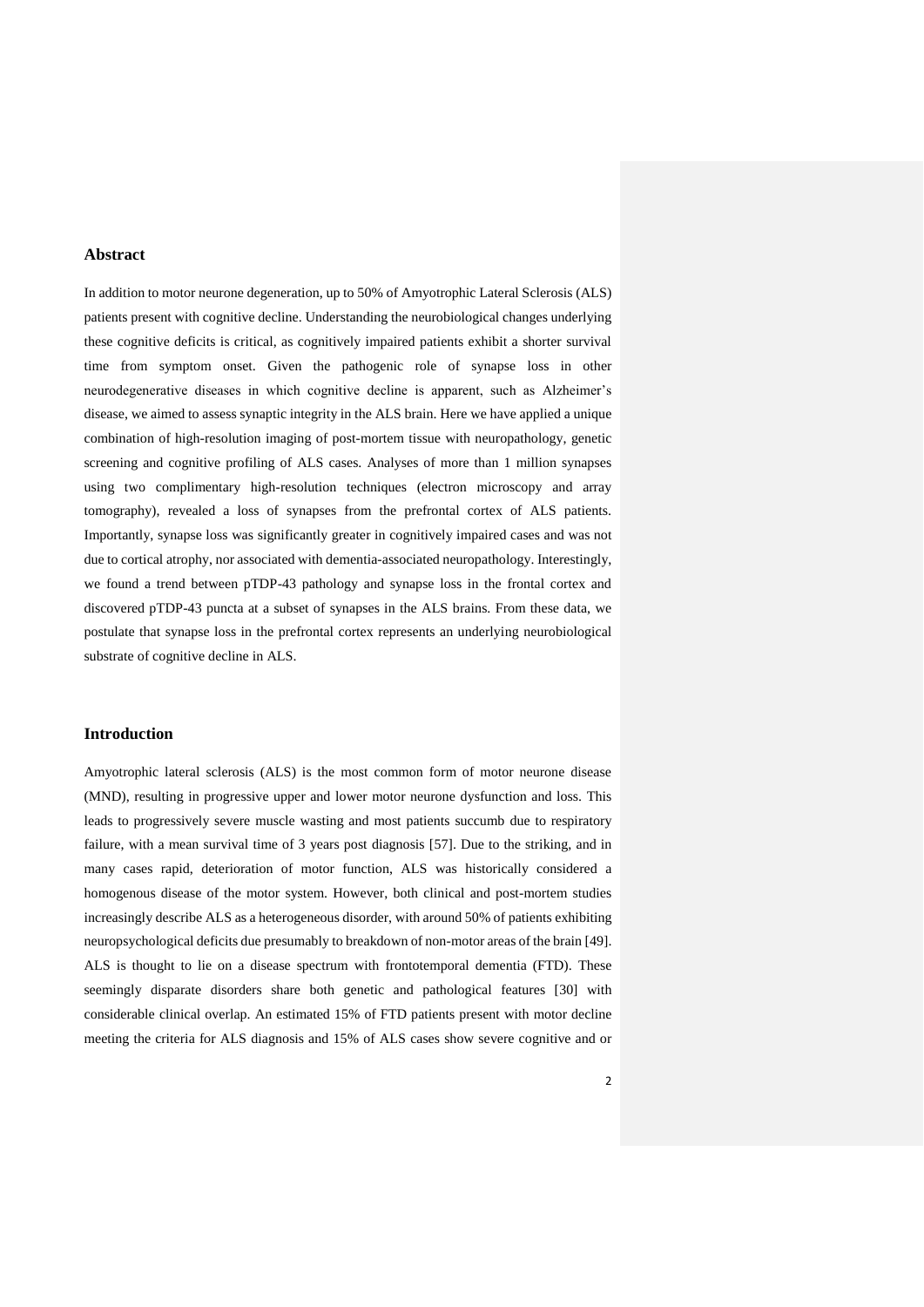behavioural decline, meeting the FTD diagnostic criteria [24, 30, 49]. However, a further 30- 40% of ALS patients show milder, more specific cognitive and/or behaviour changes (ALS cognitive impairment – ALSci / ALS behavioural impairment ALSbi [49]) that does not meet FTD diagnostic criteria but can still affect daily life [20]. Changes include executive dysfunction, decreased verbal fluency, language impairment and social cognition deficits, which are thought to be mediated by regions of the frontal cortex and are similar to mild FTDassociated impairments [20]. Behaviour change is predominantly one of apathy, while other features of FTD are also seen, including disinhibition and loss of sympathy/empathy [20]. Functional and structural imaging studies support the presence of frontal deficits [11, 34, 47, 56], and specifically relate dysfunction of the dorsolateral prefrontal cortex (including Brodmann Area 9 (BA9)) to the cognitive profile in ALS [1, 2]. It is vitally important that we understand the underlying neuropathology driving these cognitive deficits, as cognitively impaired patients not only endure the personal burden of both motor and cognitive dysfunction, they also exhibit a shorter survival time from symptom onset [15, 58].

Synapse degeneration is a common feature in a large number of neurodegenerative diseases and often plays a role in pathogenesis, rather than simply occurring as a secondary effect of neuron loss [22]. For example, synapse loss remains the strongest neurobiological correlate of cognitive decline in Alzheimer's disease (AD [54]). In AD, synaptic accumulation of key pathological forms of tau and beta-amyloid are thought to drive synaptic breakdown [48]. Likewise, studies in ALS mouse models have suggested that synapse defects in motor regions of the cortex are an early/pre-symptomatic feature of the disease [18, 43]. However, to date, few studies have attempted to assess the contribution of synaptic change to pathology of nonmotor cortical regions in the brain of human ALS patients and none using direct measurement in patients with defined ALS with cognitive impairment.

By combining the high-resolution imaging techniques of array tomography and transmission electron microscopy (TEM), we have examined synapses in the frontal cortex and motor cortex of cognitively unimpaired and cognitively impaired ALS (ALSci) patients, to define the relationship between synaptic breakdown and cognitive impairment. Cognitive profiling was performed using the Edinburgh Cognitive and Behavioural ALS Screen (ECAS) [3] a short multi-domain assessment designed for people with physical disability which has been validated against extensive neuropsychology [38]. Other post-mortem measurements such as cortical thickness, pathological burden and gliosis were recorded to ensure a comprehensive profiling of each case.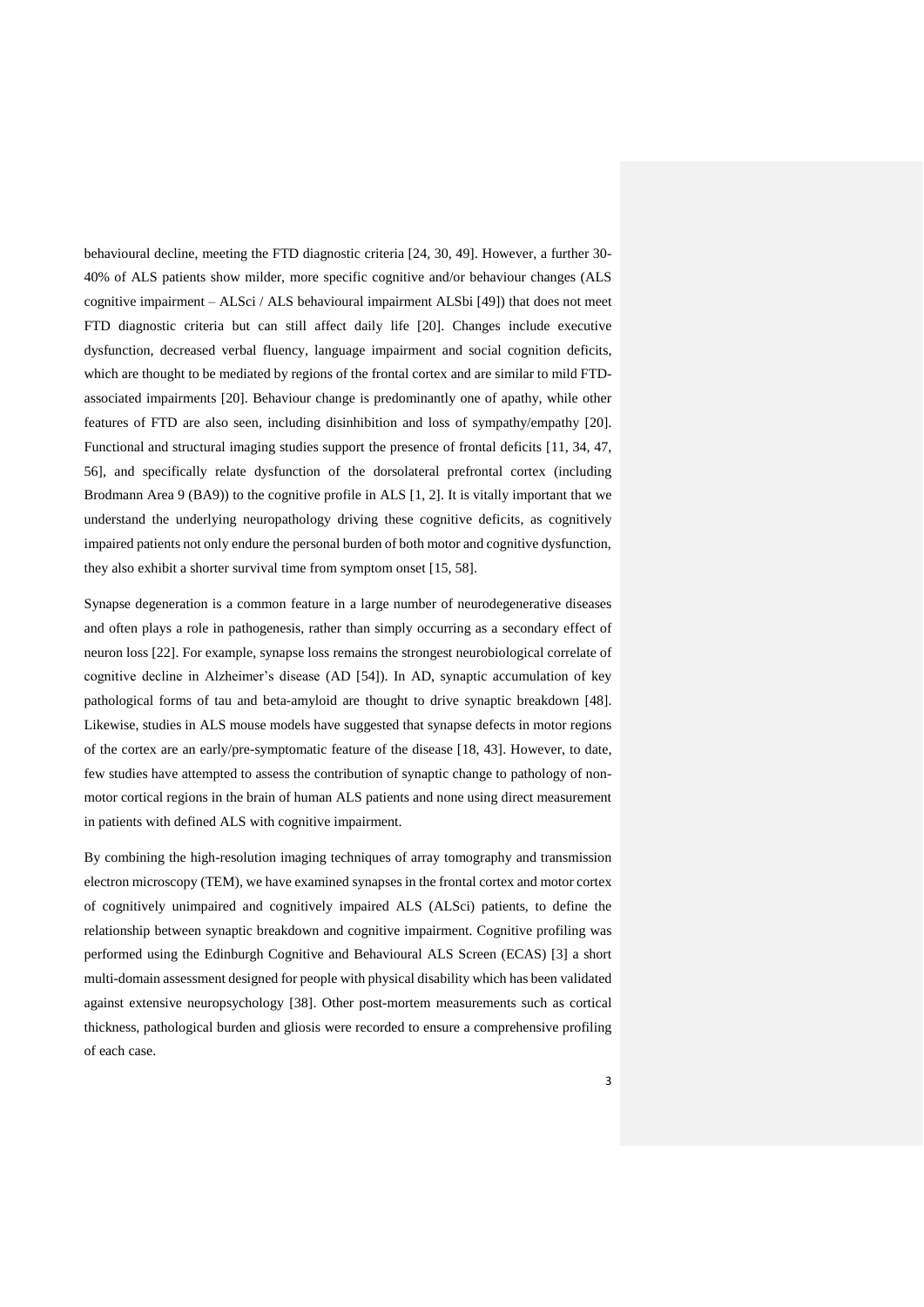# **Materials and Methods**

## **Participant characteristics**

All patients had clinical and electrophysiological evidence of combined upper and lower motor neurone involvement and fulfilled the revised El Escorial criteria for a diagnosis of ALS [10]. Patients were recruited through the Scottish Motor Neurone Disease Register and data collected in the CARE-MND database (Clinical Audit Research and Evaluation). Ethical approval for this register was obtained from Scotland A Research Ethics Committee 10/MRE00/78 and 15/SS/0216. All clinical data was subsequently extracted from the CARE-MND database. Clinical details can be seen in Table 1. There was no documented evidence of dementia in the CARE-MND database.

Patients gave premortem consent for brain and spinal cord donation. All tissue retrievals were in line with the Human Tissue (Scotland) Act, and all procedures have been approved by a national ethics committee. Use of human tissue for post-mortem studies has been reviewed and approved by the Sudden Death Brain Bank ethics committee and the ACCORD medical research ethics committee, AMREC (ACCORD is the Academic and Clinical Central Office for Research and Development, a joint office of the University of Edinburgh and NHS Lothian). Further, some brains from human subjects with no cognitive deficits were obtained through the Massachusetts Alzheimer's Disease Research Centre and Massachusetts General Hospital Neuropathology department. All donor tissue was obtained in accord with local and National Institutional Review Board regulations. Details of all donors used in this study can be found in Supplementary Table 1, with means for each group found below in Table 1.

#### **Table 1: Summary demographics of all donors**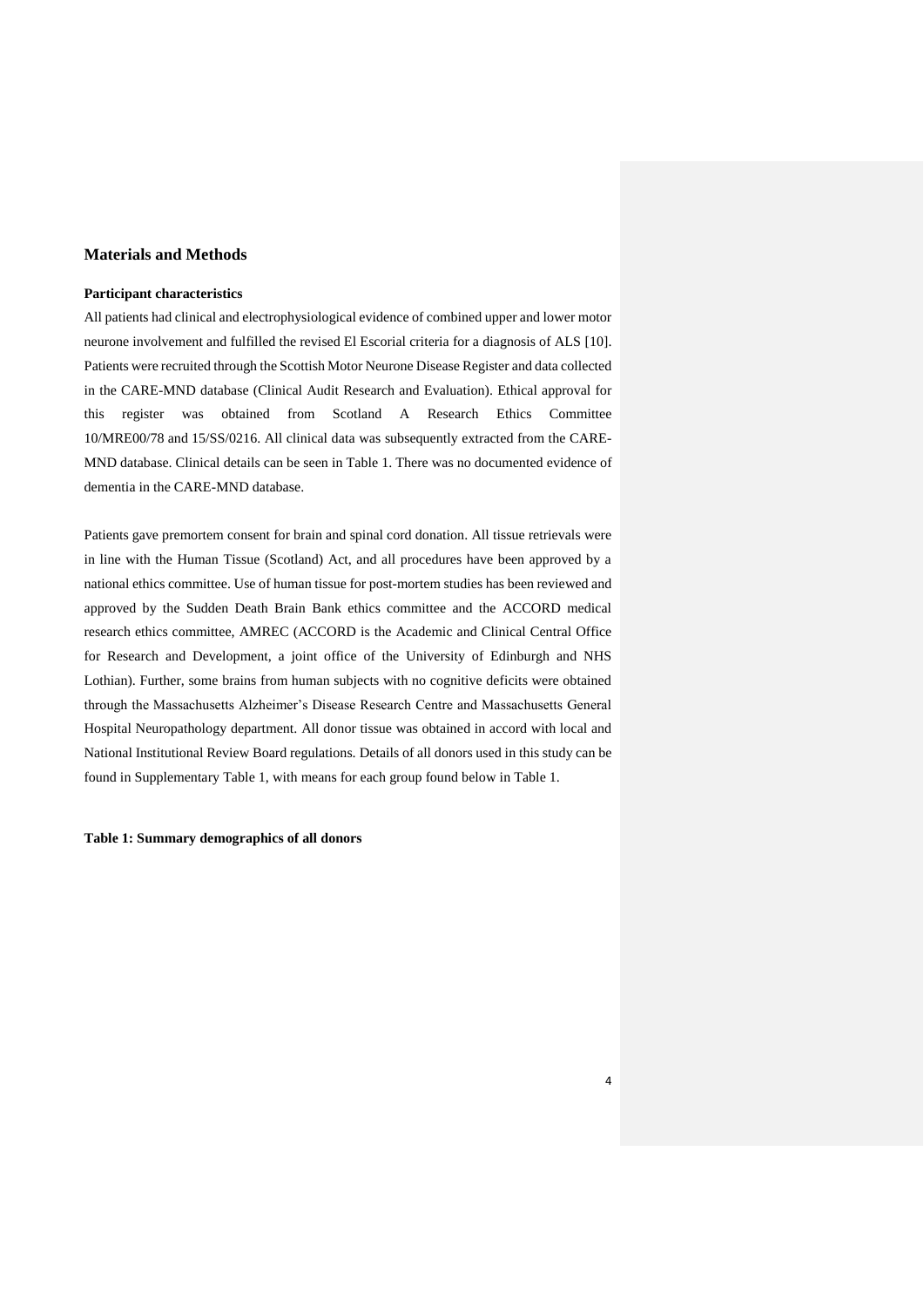|                             | number                                               | male/female | age at diagnosis<br>(median + range) | age at PM<br>(median + range) | Site of onset                                     | Riluzole<br>(yes/no) | <b>Disease</b><br>duration<br>(months) | <b>Time between</b><br><b>ECAS and death</b><br>(months) | <b>ECAS total</b><br>(mean±S.D.) | ALS-specific<br><b>ECAS</b><br>(mean±S.D.) |
|-----------------------------|------------------------------------------------------|-------------|--------------------------------------|-------------------------------|---------------------------------------------------|----------------------|----------------------------------------|----------------------------------------------------------|----------------------------------|--------------------------------------------|
|                             | Cohort 1 - EM                                        |             |                                      |                               |                                                   |                      |                                        |                                                          |                                  |                                            |
| Control                     | 5                                                    | 4/1         |                                      | $61(53-77)$                   |                                                   |                      |                                        |                                                          |                                  |                                            |
| <b>ALS</b>                  | 20                                                   | 9/11        |                                      | 63 (40-89)                    |                                                   |                      |                                        |                                                          |                                  |                                            |
| Cohort 2 - array tomography |                                                      |             |                                      |                               |                                                   |                      |                                        |                                                          |                                  |                                            |
| Control                     | 14                                                   | 11/3        |                                      | 79 (62-95)                    |                                                   |                      |                                        |                                                          |                                  |                                            |
| <b>ALS</b>                  | 29                                                   | 18/11       | 60 (32-75)                           | 64 (40-89)                    | 20 limb, 7 bulbar                                 | 17/9                 | 44 (17-216)                            | $17(3-61)$                                               |                                  |                                            |
|                             | Cohort 2b (subset of cohort 2) - cognitive profiling |             |                                      |                               |                                                   |                      |                                        |                                                          |                                  |                                            |
| Control                     | 14                                                   | 11/3        |                                      | 79 (62-95)                    |                                                   |                      |                                        |                                                          |                                  |                                            |
| <b>ALS</b>                  | 16                                                   | 9/7         | 60 (32-71)                           | 64 (40-83)                    | 11 limb, 5 bulbar                                 | 4/6                  | 39 (24-216)                            | $17(4-42)$                                               | $116 \pm 4.9$                    | $86 \pm 3.6$                               |
| ALSci                       | $\overline{7}$                                       | 4/3         | 61 (38-72)                           | 68 (43-75)                    | 4 limb, 2 bulbar                                  | 4/3                  | 49 (34-64)                             | $14(3-61)$                                               | $98 \pm 5.9$                     | $72 \pm 7.1$                               |
| Cohort 3 - CSF              |                                                      |             |                                      |                               |                                                   |                      |                                        |                                                          |                                  |                                            |
| <b>ALS</b>                  | 9                                                    | 6/3         |                                      | 58 (41-69)                    | 3 limb, 1 bulbar,<br>5 mixed (bulbar<br>and limb) |                      | 28 (12-84)                             |                                                          | $112.6 \pm 5.5$                  |                                            |
| ALSci                       | 6                                                    | 4/2         |                                      | 72 (65-80)                    | 5 limb, 1 bulbar                                  |                      | $15(1-36)$                             |                                                          | $62.3 \pm 16.6$                  |                                            |

*PM = post-mortem. ECAS = Edinburgh Cognitive and Behavioural ALS Screen. EM = electron microscopy. ALSci = ALS with cognitive impairment.* 

At post-mortem the brain was removed as detailed in [46] and cut into coronal slices. Regions of interest were then dissected from each coronal slice. Each region of interest from one hemisphere was then processed for paraffin embedding. Samples from the other hemisphere were dissected into smaller segments then processed for array tomography or transmission electron microscopy (see below for details).

## *Cognitive profiling:*

The ECAS is a brief multi-domain assessment which is specifically designed for ALS. It includes the assessment of domains which are typically affected in ALS (Fluency, Executive and Language functions) and which together produce an ALS-Specific Score (max 100). It also includes the assessment of domains which are more typically affected in other disorders such as Alzheimer's Disease (Memory, Visuospatial Functions) and which make up the ALS nonspecific score (max 36). Together the combined ALS-Specific and ALS Non-specific scores produce an ECAS total Score (max 136). The assessment has been validated against extensive neuropsychology and provides high sensitivity and specificity using published cut-offs with patients classified as ALSci if ALS-Specific and/or ECAS Total scores are below threshold [38]. It also shows good convergent validity with other screens not designed for ALS [31, 41].

## *Genetics:*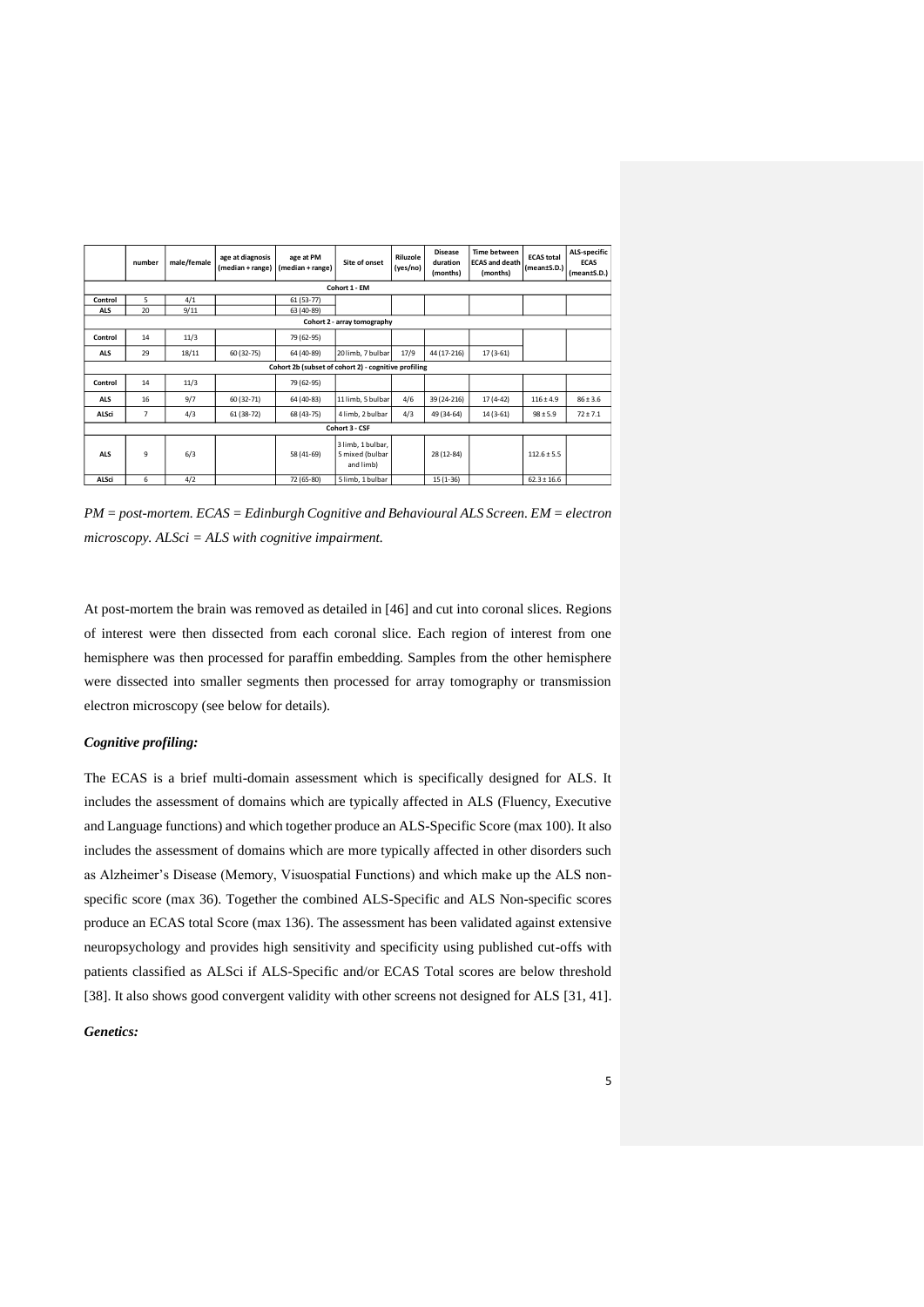A subset of our patient participants actively consented to donate blood and saliva to the Scottish Regenerative Neurology Tissue Bank for genetic analysis. Use of patient samples for genetic profiling has been approved by the Chief Scientist Office Scotland; MREC/98/0/56 1989-2010, 10/MRE00/77 2011 to 2013, 13/ES/0126 2013-2015, 15/ES/0094 2015-present. *C9orf72* genotyping was performed as described in [12] and most cases were genetically analysed as described in [5]. Some cases were analysed by next generation sequencing to screen for variants in the coding regions of *SOD1, TARDBP, FUS, VCP, UBQLN2, SQSTM1, CHMP2B* and *VAPB*. Library construction was carried out using the Ion Ampliseq library kit v2.0 (Life Technologies). Emulsion PCR and enrichment was performed using the Ion OneTouch2 instrument (200p template kit) and Ion ES module. Sequencing was carried out on an Ion Torrent Personal Genome Machine (Life Technologies) using the Ion PGM sequencing 200 kit v2 and an Ion 316 chip. All stages followed the manufacturer's protocols. NextGENe software (Softgenetics) was used with hg19 (GRCh37) human genome as reference to identify variants.

#### *Neuropathology:*

Fresh post-mortem tissue blocks were fixed in 10% formalin for a minimum of 24hrs. Tissue was dehydrated in an ascending alcohol series (70-100%), followed by three xylene washes, all for 4hrs each. Next, three paraffin waxing stages (5hrs each) were performed to ensure full penetration of the embedding wax and the blocks were cooled. Tissue sections were cut on a Leica microtome at 4μm and collected on glass slides. All sections were dried at 40°C for at least 24hrs before staining. Immunohistochemistry was performed using standard protocols, enhanced using the Novolink Polymer detection system and visualized using DAB as chromogen. See Table 2 for antibody information. Slides were finally counterstained with haematoxylin for 30seconds to stain cell nuclei. For each staining run, positive and negative control tissue for each pathological marker were used to ensure specificity and success of each experiment. All staining was performed by experimenters blind to clinical diagnosis.

For pTDP-43 and pTau analysis, cases were described as being positive or negative depending on the presence of clearly stained protein aggregates.

### *Burden quantification:*

All sections stained for β-amyloid, CD68 or GFAP were assessed for plaque, microglia and astrocytic burden respectively using Stereo Investigator. Cortical grey matter was outlined in each section and immune-positive objects identified using an automated colour-based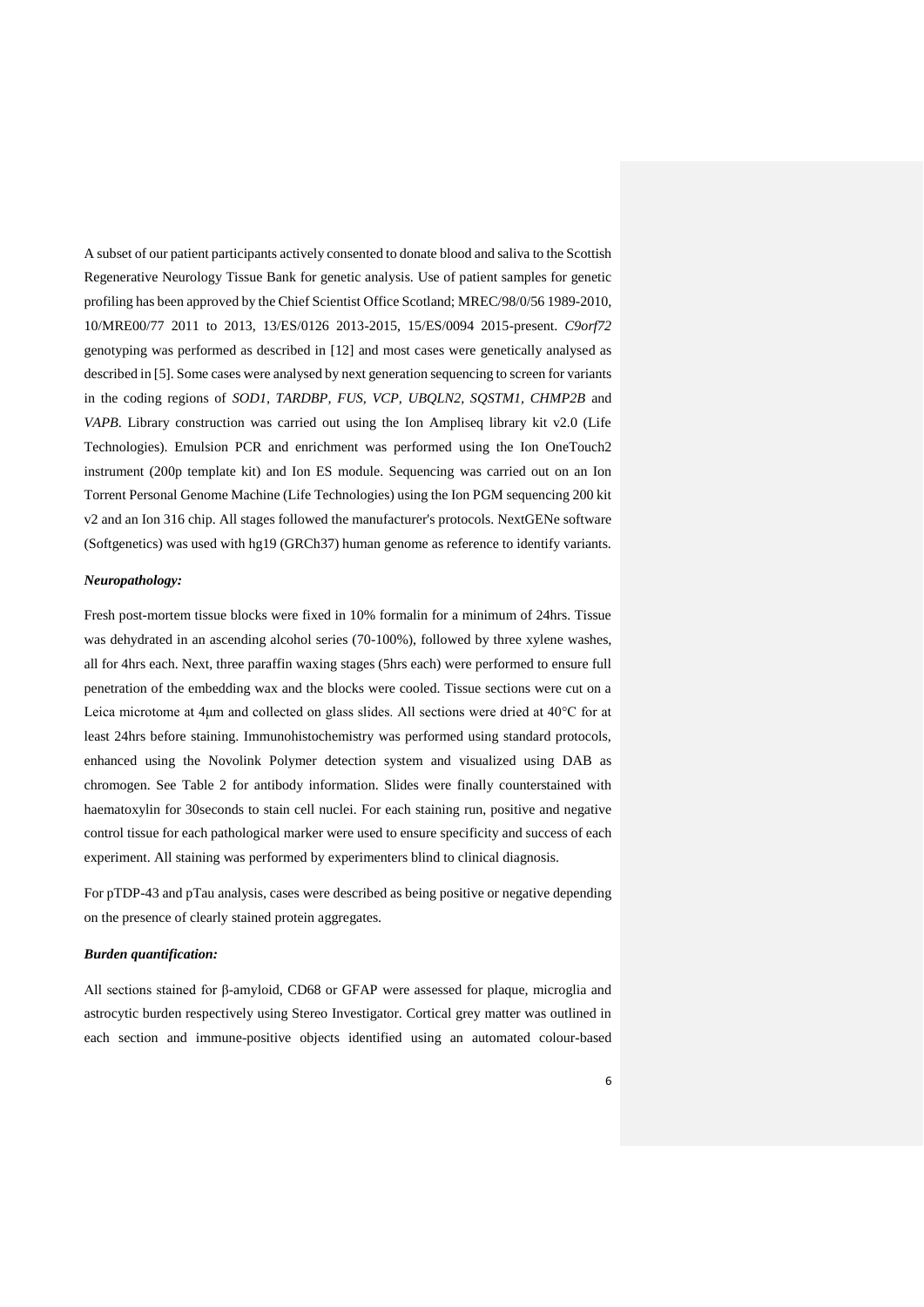thresholding algorithm. The area of immuno-positive cortex was expressed as a percentage of total cortex in each brain region. All imaging and analysis was performed by experimenters blind to clinical diagnosis.

## *Cortical Thickness:*

Grey matter thickness was calculated at ten randomly selected points throughout each section. Thickness was measured from the pial surface to the border of grey/white matter, below cortical layer 6. All ten measurements were averaged to give a cortical thickness for each brain region. All imaging and analysis was performed by experimenters blind to clinical diagnosis.

#### *Neuron Counts:*

Paraffin-embedded sections from the frontal cortex of 10 ALS cases were used to assess neuronal density as previously described [21]. The five ALS cases with the highest and the five with the lowest synapse density as measured by array tomography were analysed. All imaging and analysis was performed by experimenters blind to clinical diagnosis.

## *Neurofilament light-chain CSF ELISA:*

Fifteen patients provided CSF for this study. Patients were seen at the Department of Neurology in Ulm. The study, whose overall aim was to find biomarkers for neurological diseases, was approved by the local ethics committee in Ulm according to institutional guidelines and patients provided written informed consent to participate (approval number 20/10). A summary of patient group characteristics is given in Supplementary Table 1. The physical function of ALS patients' status was classified with the revised ALS functional rating scale (ALSFRS-R) with a maximum of 48 points, where lower values represent a more severe disease stage.

CSF was obtained by lumbar puncture, centrifuged, aliquoted and stored within two hours at - 80°C until analysis. Neurofilament light-chain levels in the CSF were examined using a commercial 96-well ELISA kit from UmanDiagnostics (Umea, Sweden). CSF samples were diluted 1:20 in sample diluent before analysis and the ELISA was run according to the manufacturer's instructions, with all CSF samples and kit standards run in duplicate.

## *Electron microscopy:*

Fresh post-mortem samples, stored in 0.1M PB were trimmed into small cortical blocks and fixed in 4% paraformaldehyde and 2.5% glutaraldehyde in 0.1M PB for 3hrs. Fixed blocks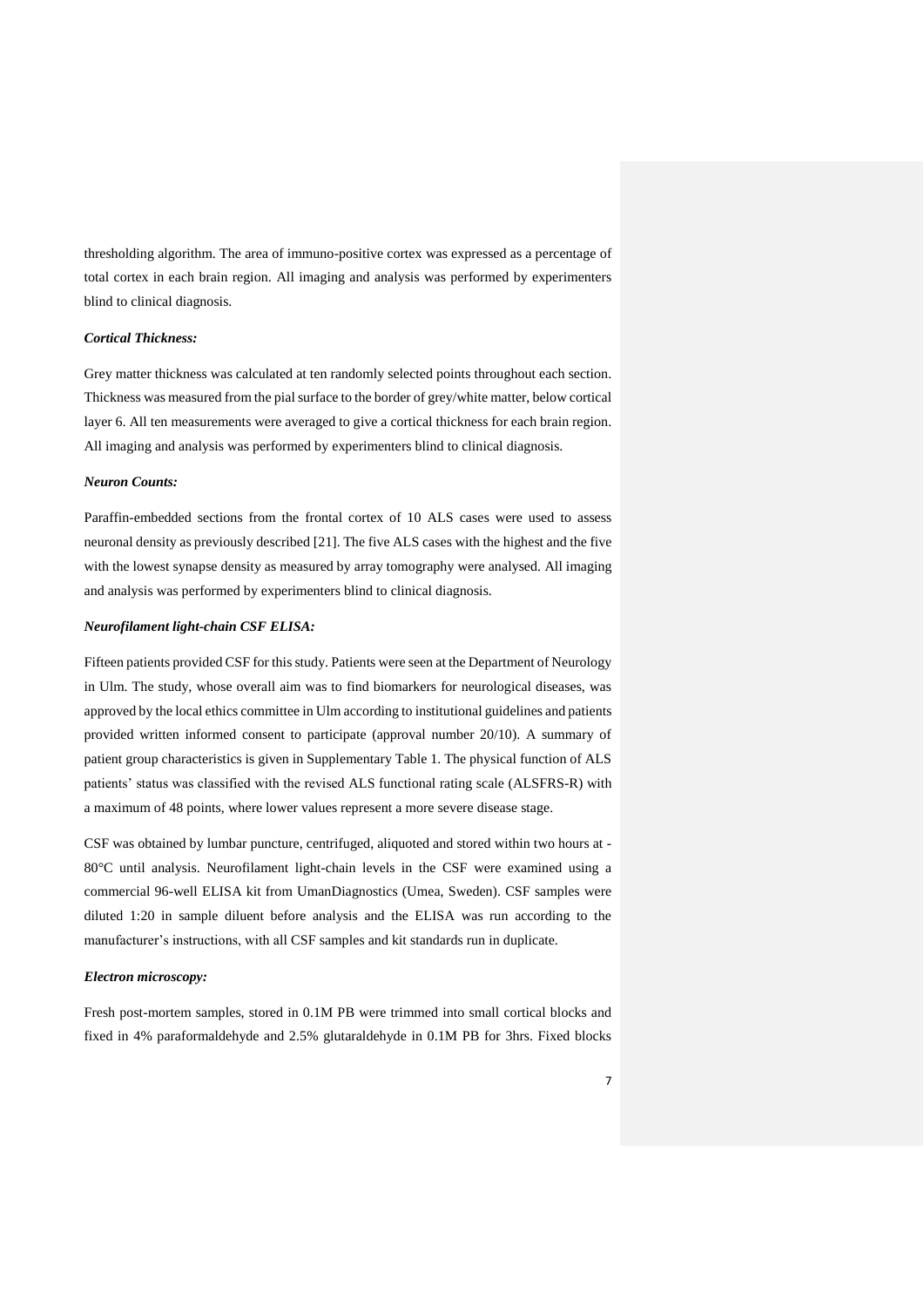were washed twice in 0.1M PB before being cut at 70μm with a vibratome. Sections were then treated with osmium tetroxide (1% in 0.1M PB) for 30mins (protected from light) and dehydrated in an ascending series of ethanol and propylene oxide, before embedding in Durcupan resin. During dehydration the sections were treated with uranyl acetate (1% in 70% ethanol) for 40mins in the dark. Durcupan resin was polymerized for 48hrs at 56°C. Small regions of interest were cut from the Durcupan-embedded sections and glued onto Durcupan blocks, before cutting into 70nm ribbons using an ultracut microtome (Leica) with a Jumbo Histo Diamond Knife (Diatome, Hatfield, PA). Ribbons were collected on grids and stained with lead citrate before imaging on a Philips CM12 transmission electron microscope equipped with a Gatan digital camera**.** Qualitative and quantitative synapse analyses were performed by an investigator who was blinded to the disease status of each sample. Individual synaptic profiles were identified based on the presence of clear pre- and post-synaptic terminals, containing synaptic vesicles and post-synaptic density respectively. Degenerating synapses were classified as those with an electron-dense cytoplasm, as previously described [19, 26].

#### *Array Tomography:*

Brain samples were prepared for array tomography as outlined previously [26]. Briefly, fresh post-mortem tissue was trimmed into small cortical blocks and fixed in 4% paraformaldehyde and 2.5% sucrose in PBS for 2-3hrs. Samples were then dehydrated through ascending ethanol washes and into LR White resin (Electron Microscopy Sciences) overnight. Blocks were placed individually into capsules containing LR White and polymerized overnight at 53 °C. Tissue blocks were cut into ribbons of 70nm serial sections using an ultracut microtome (Leica) with a Histo Jumbo Diamond Knife (Diatome, Hatfield, PA) and collected on gelatin-coated glass coverslips. For synaptic density analysis, ribbons were immunostained as described previously [21], with a primary antibody against synaptophysin overnight (see Table 2 for antibody details) and a no primary negative control was included to rule out non-specific binding of the secondary antibodies. The following day the staining was developed with a fluorescentlylabelled secondary antibody (1:50 dilution) and finally mounted onto slides with Immu-mount mounting media. To obtain improved staining with the pTDP-43 antibody, array ribbons underwent epitope retrieval. Ribbons were pressure-cooked for 2mins in citrate buffer (pH=6), then allowed to cool to room temperature. Ribbons were washed with TBS (2x5mins) and then underwent the same staining protocol as described above. Three antibodies were used in combination (see Table 2 for details), to analyse the presynapse (synaptophysin), postsynapse (PSD95) and pTDP43 co-localisation. Once the ribbons had been stained and mounted, images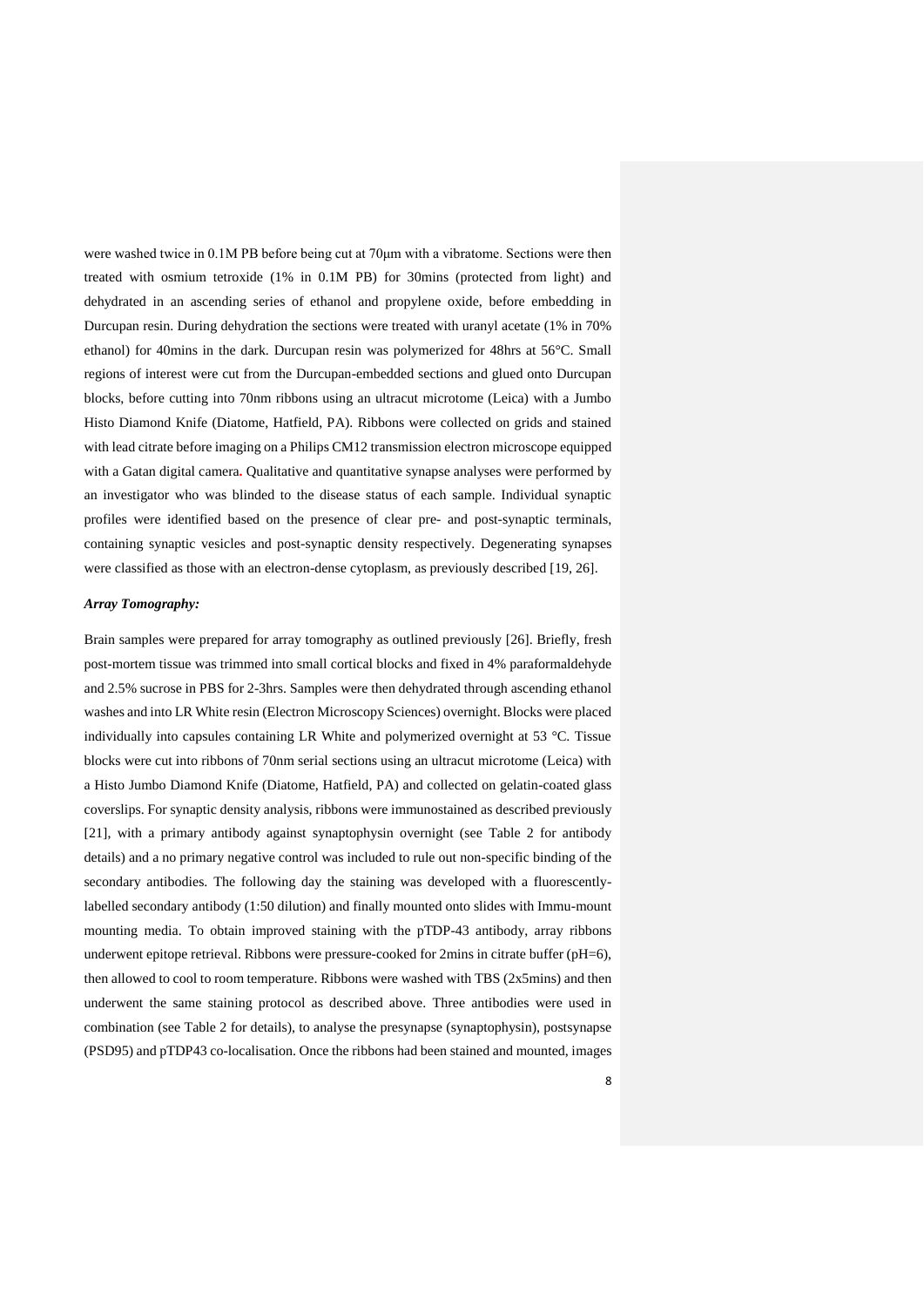were obtained at the same position on each section along the ribbon, using a Zeiss axio Imager Z2 epifluorescent microscope equipped CoolSnap digital camera and AxioImager software with array tomography macros (Carl Zeiss, Ltd, Cambridge UK). First a tile scan of the entire ribbon was obtained at 10x magnification, then regions of interest were chosen on the tilescan and a position list generated. High-resolution images were obtained from the position list with a 63x 1.4 NA Plan Apochromat objective. At least two image stacks were captured from at least two tissue blocks per region, per case. This meant at least four image stacks were captured per region for each case.

Stacks were aligned using the MultiStackReg ImageJ plugin [55]. Regions of interest (ROI) were automatically chosen in the neuropil of each aligned image stack using an in-house MATLAB cropping script and coded for blind analysis, before thresholding with an automated algorithm in ImageJ. To remove false background staining which was only found on single sections, we used the Watershed script [35] which also provides 3-dimensional (3D) object counts. These 3D objects (synaptic puncta) were used to generate synapse densities (synaptic puncta per mm<sup>3</sup>) based on the ROI volume. All individual ROI synapse densities (between 100-300 ROIs per region, per case) from each region, from each case were combined and a mean density value generated. All imaging and analysis was performed by experimenters blind to clinical diagnosis.

| <b>Histopathology</b>   |                     |                 |                 |                                           |  |  |  |
|-------------------------|---------------------|-----------------|-----------------|-------------------------------------------|--|--|--|
| <b>ANTIBODY</b>         | <b>COMPANY</b>      | <b>CODE</b>     | <b>Dilution</b> | <b>Pre-treatment</b>                      |  |  |  |
| Beta Amyloid<br>(BA4)   | Dako                | M087201-2       |                 | 98% formic acid 5 min                     |  |  |  |
| $pTDP-43$               | 2B Scientific       | CAC-TIP-PTD-MO1 | 1:4000          | Pressure cooker/citric<br>acid            |  |  |  |
| pTau (AT8)              | Thermo              | MN1020          | 1:2500          | None                                      |  |  |  |
| <b>GFAP</b>             | Dako                | Z0334           | 1:800           | None                                      |  |  |  |
| CD <sub>68</sub>        | Dako                | M0876           | 1:100           | Pressure cooker/citric<br>acid            |  |  |  |
| <b>Array Tomography</b> |                     |                 |                 |                                           |  |  |  |
| <b>ANTIBODY</b>         | <b>COMPANY</b>      | <b>CODE</b>     | <b>Dilution</b> | <b>Secondary Antibody</b>                 |  |  |  |
| Synaptophysin           | Abcam               | Ab8049          | 1:50            | Donkey $\alpha$ Mouse –<br>AF594 or AF488 |  |  |  |
| PSD <sub>95</sub>       | Synaptic<br>Systems | 124 014         | 1:50            | Donkey $\alpha$ Guinea Pig –<br>AF647     |  |  |  |

|  | Table 2: Primary antibody information |
|--|---------------------------------------|
|  |                                       |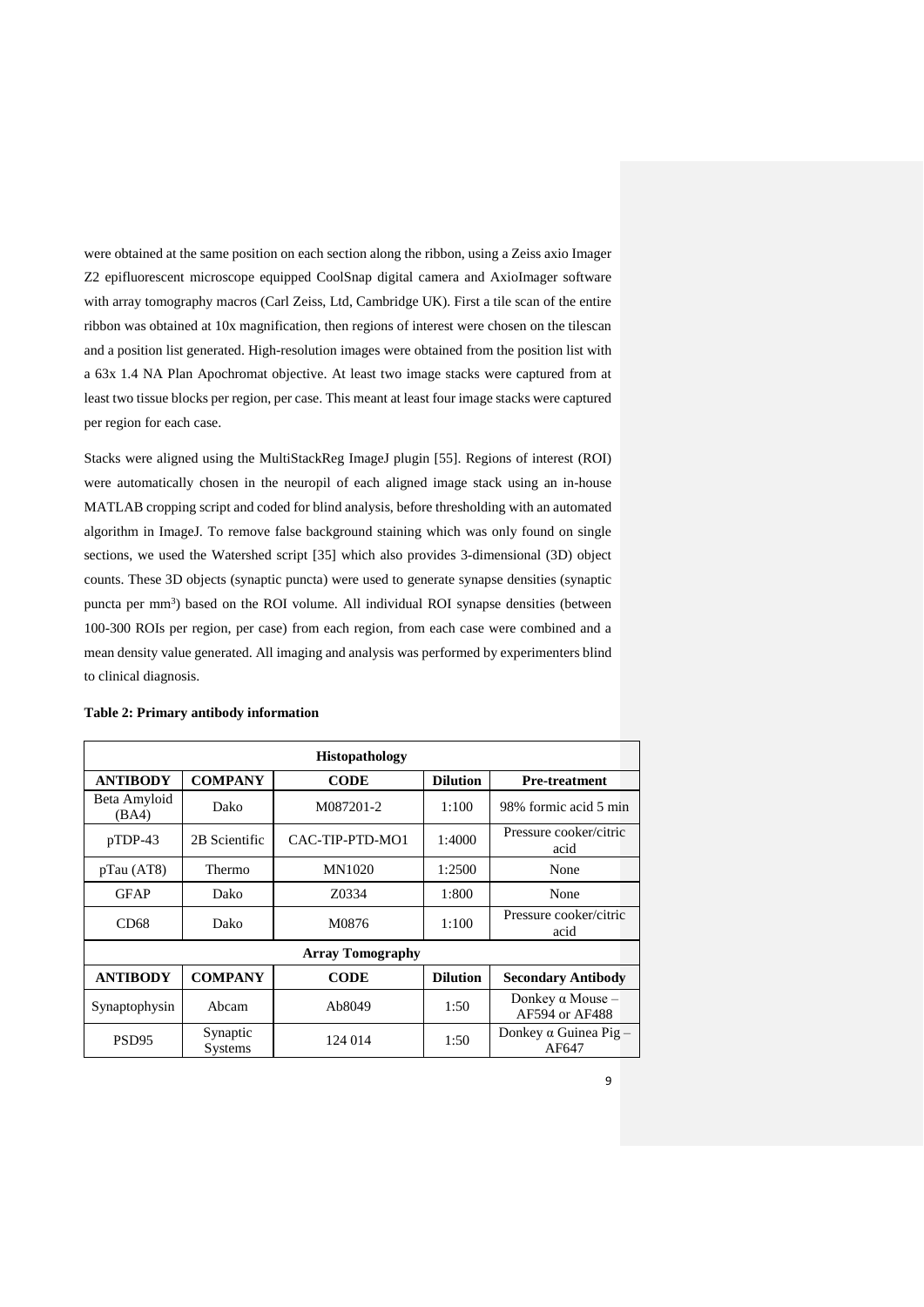| $pTDP-43$ | Proteintech | 22309-1-AP | 1:50 | Donkey $\alpha$ Rabbit $-$<br>AF594 or AF488 |
|-----------|-------------|------------|------|----------------------------------------------|
|           |             |            |      |                                              |

## *Statistics:*

GraphPad Prism 7.02 was used to test data for normality (D'Agostino and Pearson normality test). A mean or median for each subject was calculated for each measurement, following which parametric (t-test or ANOVA) or non-parametric (Mann-Whitney or Kruskal-Wallis) tests were performed as required. Significance was reported when P<0.05. Data is usually presented as mean ± standard deviation, unless otherwise stated.

#### *Data sharing:*

Data used in this manuscript including custom image analysis scripts for ImageJ will be freely shared on the University of Edinburgh Data Repository.

## **Results**

Transmission electron microscopy (TEM) analysis of the prefrontal cortex (Brodmann Area 9 (BA9); ~150 synapses per case) from 5 control and 20 ALS cases (Table 1; cohort 1) revealed a significant decrease in synaptic density in the ALS cohort (Fig. 1a-c). In addition, there was a significant increase in the number of electron-dense, degenerating pre-synaptic terminals in ALS cases compared to controls (Fig. 1b, 1d)[19].

To expand our synaptic analyses, we next examined a largely independent cohort (Table 1; cohort 2a) of subjects using higher-throughput array tomography. Analysis of over 1 million synapses (~36,000 synapses per case) from 14 controls and 29 ALS brains using array tomography, confirmed our initial TEM findings revealing synapse loss in BA9 of ALS patients (2-tailed unpaired t-test; p=0.013; Fig. 1e-1g). Post-mortem interval (PMI) did not influence synapse density (Pearson  $r = -0.21$ , p=0.17). Importantly, the loss of synaptic density was not accompanied by any detectable gross atrophy of BA9 (2-tailed unpaired t-test; p=0.68; Fig. 1h). Furthermore, stereological estimates of neuron density counts from 5 cases with the highest and lowest synapse densities were not significantly different (Low: n=5, 23370±2756 neurons/mm<sup>3</sup>; High: n=5, 28068±2094 neurons/mm<sup>3</sup>. Unpaired 2-tailed t-test; p=0.22), suggesting that synapse loss was occurring in the absence of concomitant, overt neuronal loss.

**Commented [TS1]:** Add DOI before final submission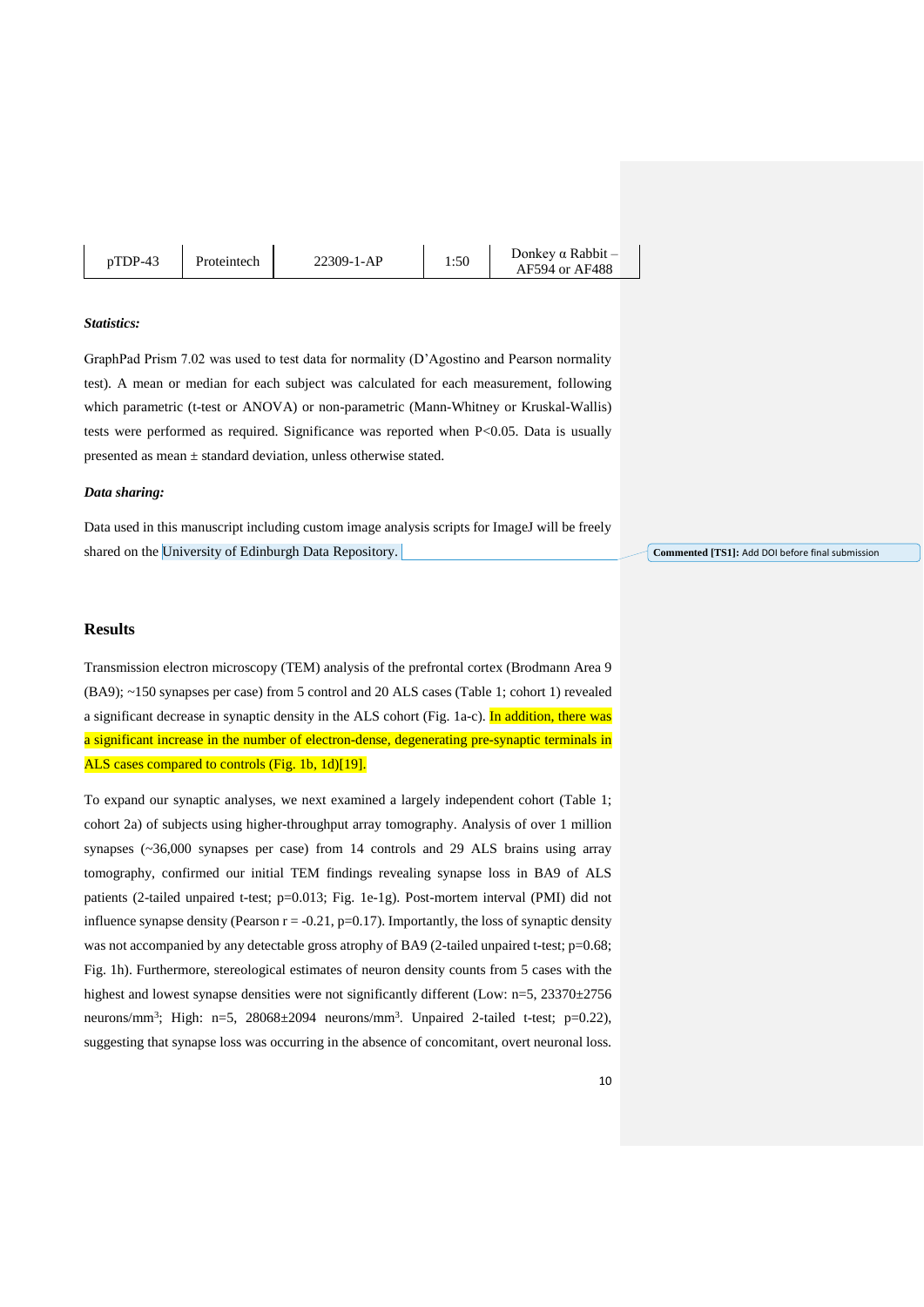We then performed some exploratory analyses to assess the influence of numerous genetic and pathological factors that may associate with increased synapse loss. Genetic screening revealed that 6 ALS cases had a hexanucleotide repeat expansion in *C9orf72*, 3 cases had *SOD1* variations and 2 had *NEK1* variations (Supplementary Table 1). However, we did not observe any significant association between lower synapse density in BA9 and distinct genetic mutations in ALS with this sample size (Fig. 1g; Supp. Fig. 1).

Pathological changes in disease-associated proteins are strongly implicated in driving synapse degeneration in dementias [48]. Thus, we next assessed the presence of disease-associated pathological aggregates in formalin-fixed paraffin-embedded (FFPE) sections from BA9 and their association with synapse loss in array tissue from the same case. We found no association between the presence of beta-amyloid or pTau pathology in BA9 and synapse loss (Supp. Fig. 2). We also found no association between the presence of pTDP-43 aggregates in BA9 and synapse loss (Supp. Fig. 3). However, it is known that ALS patients with *SOD1* mutations do not express pTDP-43 pathology [32]. When we remove our three SOD1+ve cases from the analysis, we find a significantly lower synapse density in ALS cases with pTDP-43 pathology (Supp. Fig. 3). Due to this potential association and to the literature from Alzheimer's disease in particular, indicating that pathological protein accumulation at synapses can drive synapse degeneration [48], we used array tomography to assess the presence of pTDP-43 at the synapse. We observed pTDP-43 pathology in all of the 9 ALS cases screened, often exhibiting as large cytoplasmic aggregates or neuritic threads (Figure 1i). Interestingly, we also noticed small pTDP-43 puncta in the neuropil of our 9 cases, which in a subset of synapses co-localised with synaptic markers (Figure 1i-1j).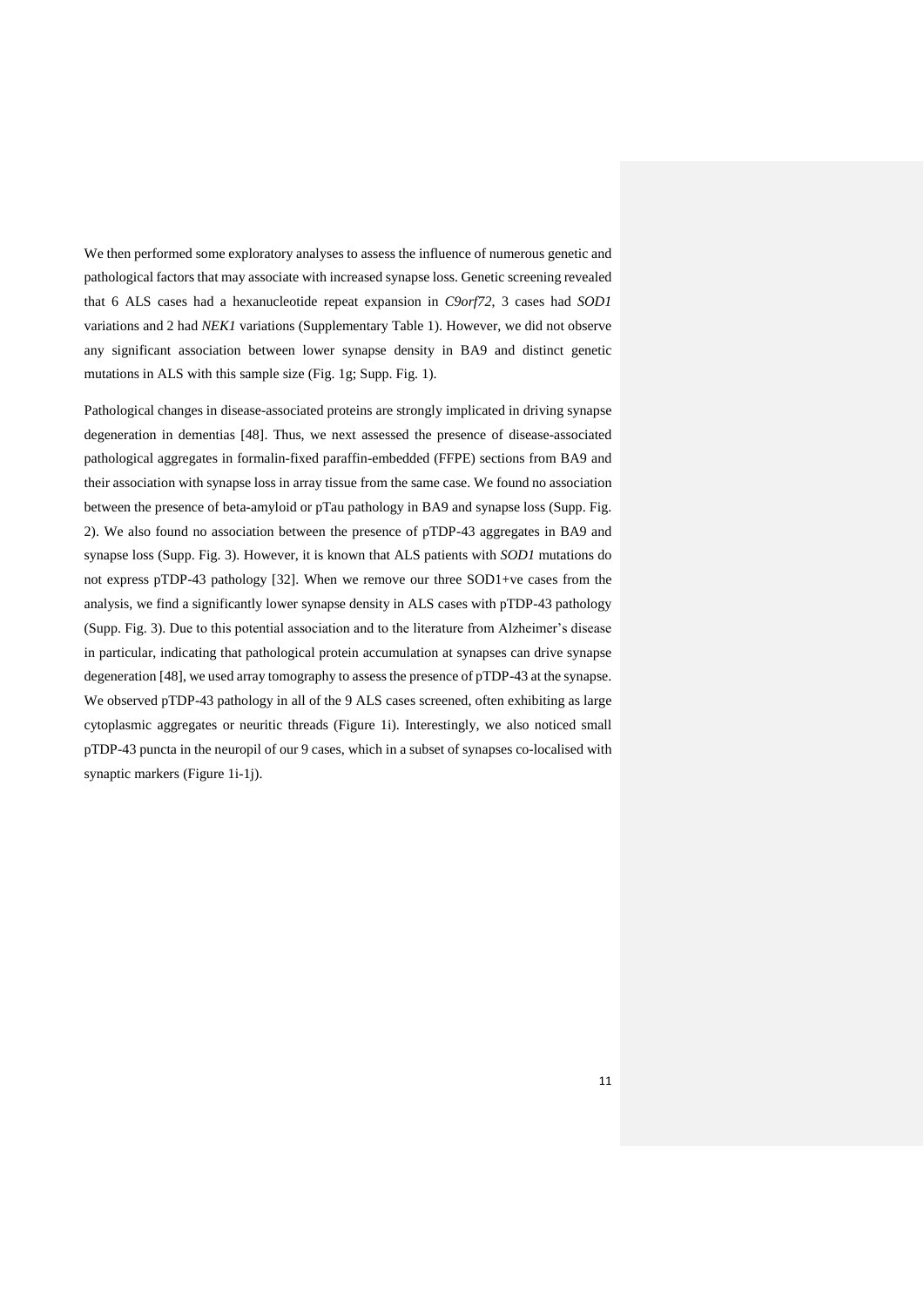

Figure 1: Synapse loss in ALS frontal cortex. Representative electron micrographs showing two excitatory synapses in the frontal cortex of a healthy control (**a**) and an ALS case (**b**). Edges of the post-synaptic density (PSD) are marked by red arrowheads and pre-synaptic terminals by black asterisks. The white asterisk in (**b**) highlights an electron dense, degenerating presynaptic terminal. Scale bars = 100nm. Decrease in synaptic density in the frontal cortex ((**c**) 2-tailed unpaired t-test; p=0.016), and increased numbers of degenerating synapses ((**d**) 2-tailed Mann-Whitney test; p=0.014) in ALS patients (n=20) compared to controls (n=5), measured using TEM. Each data point represents the mean total synapse (**c**) or degenerating synapse (**d**) count per 100µm<sup>2</sup> for each individual. Three-dimensional reconstructions of fifteen 70nm array tomography sections from a control frontal cortex (**e**) and an ALS frontal cortex (**f**), stained for synaptophysin (green) and DAPI (white). Scale bar is 10µm. **g**. Decrease in synaptic puncta (2-tailed unpaired t-test; p=0.017) in ALS patients compared to controls, measured using array tomography. Each data point represents the mean synapse count per mm<sup>3</sup> of frontal cortex, for each individual (control n=14; ALS n=29). Blue icons = *C9orf72* expansions, Red icons = *SOD1* variant and Green icons = *NEK1* variant. **h.** Cortical thickness comparisons between control  $(n=7)$  and ALS  $(n=34)$  revealed no difference (2-tailed unpaired t-test;  $p=0.76$ ). Each data point represents the mean of ten measurements per cortical block. All histogram bars plot the mean  $\pm$  S.D. **i.** 3D reconstruction of 25 array tomography sections (each 70nm thick), stained for synaptophysin (red), PSD95 (blue), pTDP-43 (green) and DAPI (white). A large perinuclear pTDP-43 aggregate (white arrow), numerous pTDP-43+ve neuritic threads (white arrowheads) and small pTDP-43 puncta (open arrows) are clearly visible. Scale  $bar = 10 \mu m$ . By cropping the image in (**i**), compressing 3 consecutive sections and then splitting the channels, it is evident in panel (**j)** that pTDP-43 aggregates are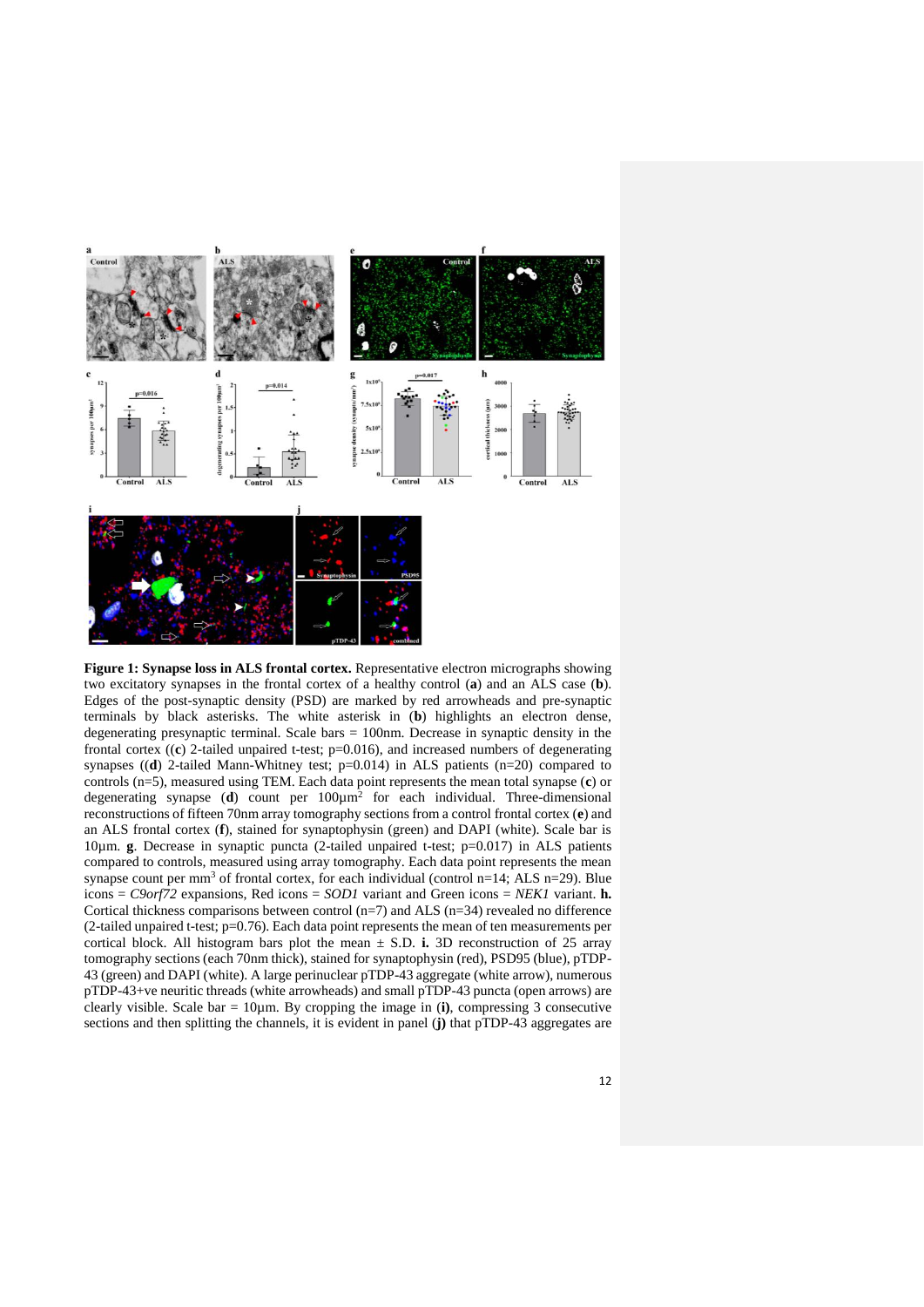found both in some pre (synaptophysin, red) and post (PSD95, blue) synaptic compartments. Scale bar =  $1 \mu m$ .

Twenty-three patients from whom we collected tissue for array tomography had previously been cognitively profiled using the Edinburgh Cognitive and Behavioural ALS Screen (ECAS). These individuals (Table 1; cohort 2b) were classified as unimpaired (ALS) or ALS with cognitive impairment (ALSci) according to established threshold scores for ECAS Total or ALS-Specific ECAS results [3]. The scores revealed 16 unimpaired cases and 7 impaired cases (70% unimpaired, 30% impaired (Fig. 2a)). Comparing ECAS data with synaptic data we found a significant difference between our three groups in synaptic density and that the cognitively impaired group had a significantly lower synapse density in BA9 than controls (Fig. 2b). We found no significant difference between the ALS unimpaired cohort and either controls or ALSci, most likely due to two cases with very low densities in the unimpaired group (Fig. 2b). When we plotted ECAS score versus synapse density, we found no significant correlation between these data (Pearson  $r=0.31$ ,  $p=0.15$ ), again due to the influence of the two unimpaired cases with low synapse density mentioned above (Supp. Fig. 4). One potential confounding factor is the length of time between cognitive testing and post-mortem synapse analysis. However, we found no correlation between synapse density at post-mortem and time since cognitive testing (Pearson r=0.043, p=0.85). Although there was no association between genetic status and synapse density or cognitive impairment, it was interesting to note that 3 of our 4 genetically-screened cognitively impaired cases were positive for *C9orf72* repeat expansions (Fig. 2b), warranting further study of the effects of *C9orf72* expansions, as more cases prepared for these techniques become available. Cortical thickness did not vary between the groups (ALS, ALSci, Controls) (Fig. 2c), suggesting that atrophy and overt neuron loss were not driving cognitive decline. We found no association between age and ECAS score (Supp. Fig. 5) or cortical thickness and ECAS score (Supp. Fig. 5). Furthermore, the presence of beta-amyloid or pTDP-43 pathology in BA9 did not associate with lower ECAS score (Fig. 2d, 2f). Interestingly, although the presence of pTau pathology did not associate with a lower mean ECAS score (Fig. 2e), pTau+ve cases were predominantly ALSci (5 of the 7 pTau+ve cases were ALSci), whereas pTau-ve cases were predominately unimpaired ALS cases (12 of the 14 pTau-ve cases were unimpaired ALS; Fisher's exact test: p=0.005). This suggests that pTau pathology may associate with cognitive impairment and warrants further study once more cases become available.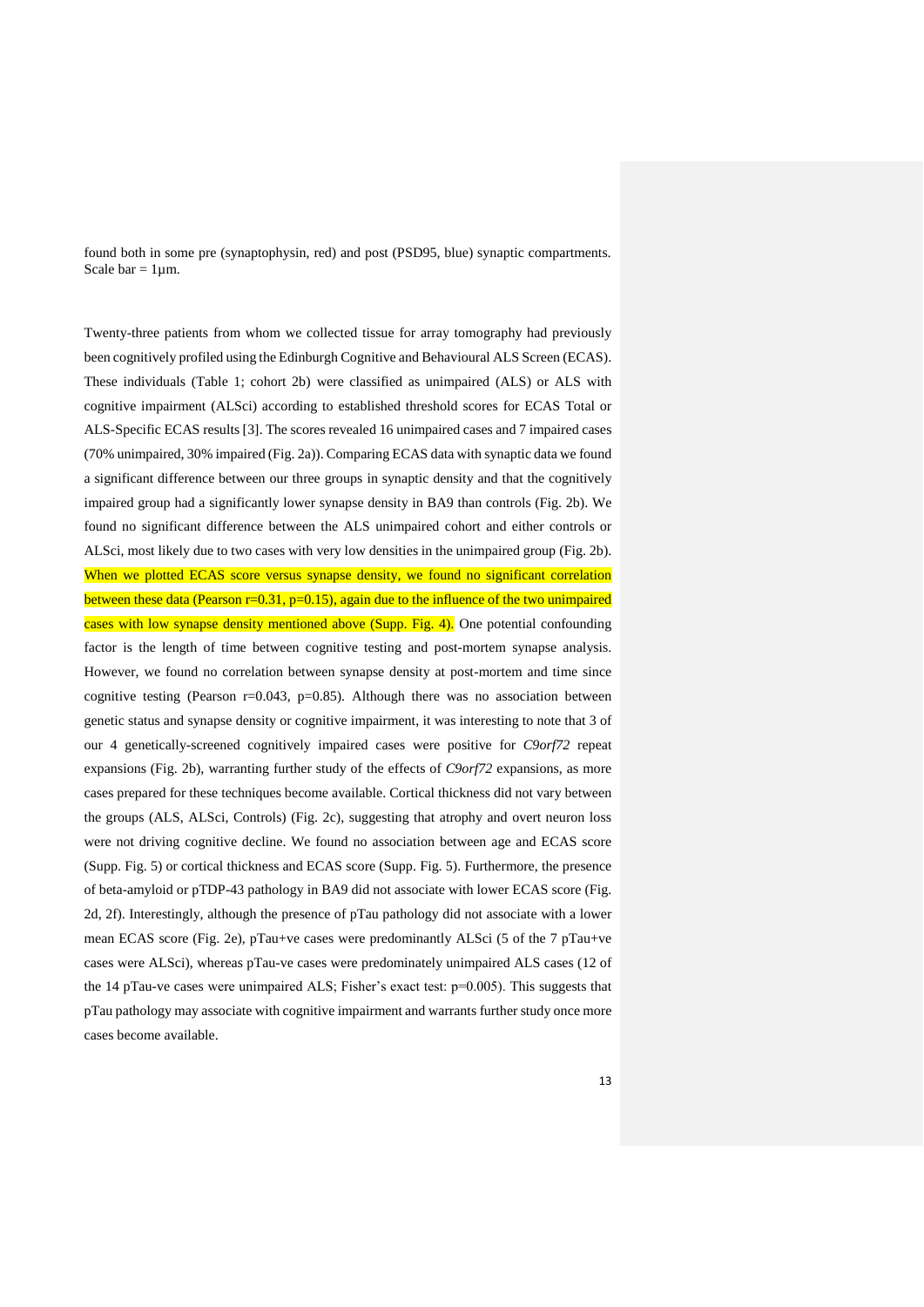Eleven of the ECAS-screened cases also underwent the ECAS behaviour interview, which was completed by an informant/carer in vivo. Six cases were unimpaired and five were classified as ALS with behavioural impairment (ALSbi), with changes including apathy, lack of empathy and behavioural disinhibition. Analysis revealed no difference in BA9 synapse densities between the three groups of controls, ALS and ALSbi (One-way ANOVA; F=1.93; p=0.17).

Together, these data suggest that synapse density is a robust indicator of ECAS score and cognitive performance in ALS.



**Figure 2: Synapse loss in the ALS frontal cortex associates with cognitive decline. a.** Graph showing all 23 cognitively profiled cases and their total ECAS scores (squares) and ALSspecific ECAS scores (circles). Solid black line represents the performance threshold for abnormality for total ECAS score (105) and the dashed line for ALS-specific ECAS score (77). This reveals 7 cases fell below the total ECAS threshold, indicating cognitive impairment and 6 of those cases fell below the ALS-specific threshold (red shapes). **b.** Histogram showing synapse density in the frontal cortex of control, ALS unimpaired (ALS) and ALS impaired (ALSci) cases. One-Way ANOVA revealed a significant difference between the groups (F=6.6; p=0.004) and the Tukey post-hoc test revealed a significant difference between control and ALSci (p<0.01). Open shapes = cases not genotyped, Blue icons = *C9orf72* expansions, Red icons = *SOD1* variant and Green icons = *NEK1* variant. **c.** Cortical thickness did not differ between any of the groups (One-Way ANOVA; F=0.46, p=0.64). The presence of amyloid (**d**),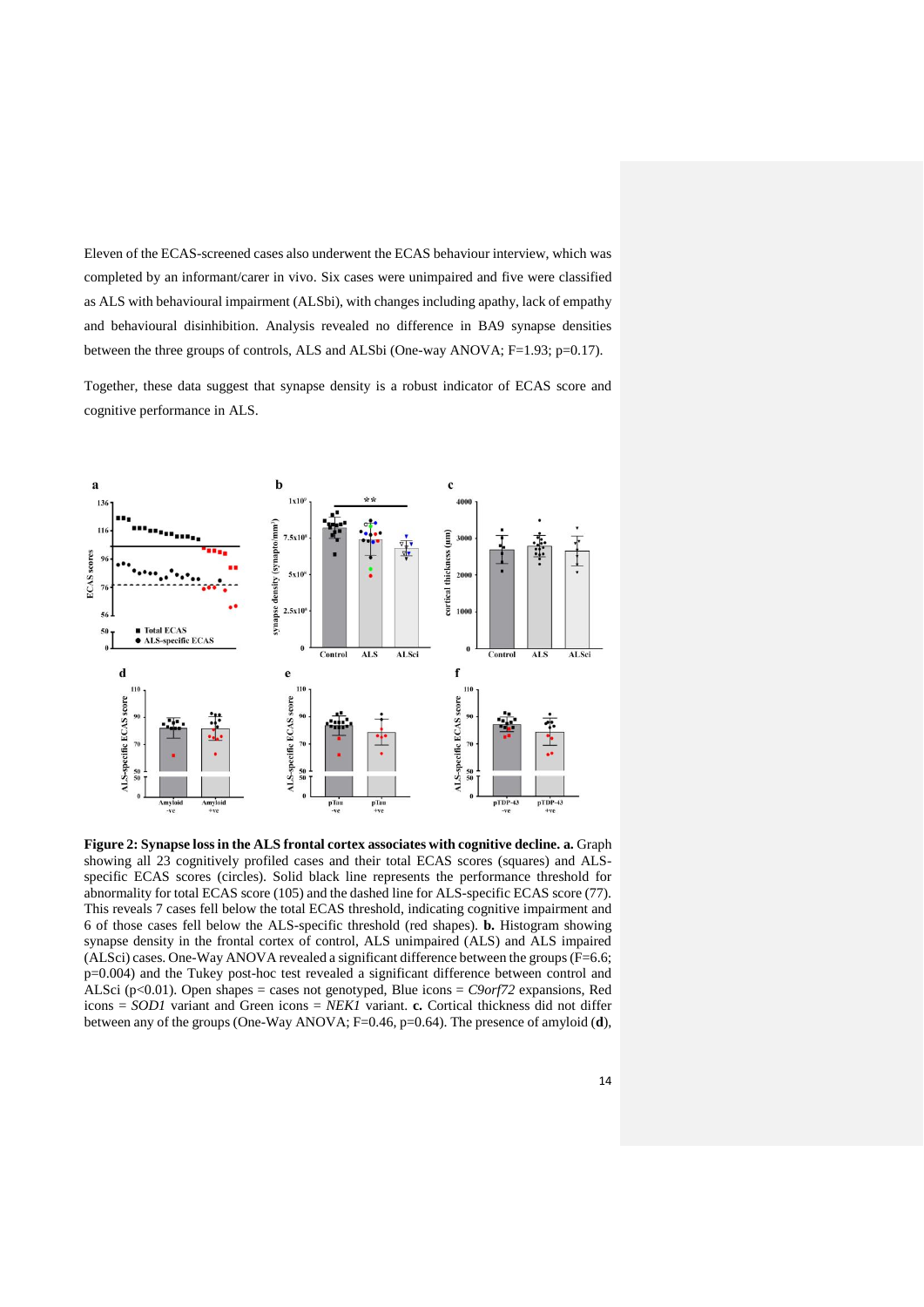pTau (**e**) or pTDP-43 (**f**) had no effect on cognitive score (2-tailed unpaired t-tests; p>0.05). Red icons = ALSci. All histogram bars plot the mean  $\pm$  S.D.

To address whether synapse breakdown, in the absence of cortical atrophy, is a global feature of pathology in the ALS brain, or a specific event occurring in the prefrontal cortex, we employed an array tomography approach to analyse ~750,000 synapses from the primary motor cortex. Comparing synapse density in 7 controls versus 25 ALS patients, we discovered no difference in synapse density (Fig. 3a-3c). Grouping the BA4 synapse values based on cognitive status did not reveal any difference in synapse density between the groups (Fig. 3d). However, there was significant cortical thinning of the motor cortex in ALS patients compared to controls (Fig. 3e). When the ALS group was divided into unimpaired ALS and ALSci, it was found that both groups exhibited significant cortical atrophy compared to controls (Fig. 3f). Furthermore, the assessment of neurofilament light-chain in the cerebrospinal fluid (CSF) of another cohort of ALS and ALSci patients (Table 1; cohort 3) revealed comparable levels  $(ALS = 7950 \pm 2030 \text{ pg/ml}, ALSci = 11068 \pm 3073 \text{ pg/ml}.$  2-tailed unpaired t-test; p = 0.39), suggesting the presence of similar neuronal breakdown across the brain in both groups (Supp. Fig. 6). When comparing synapse density in the frontal cortex to the motor cortex within the healthy control brains, we discovered a lower density in the motor cortex (Supp. Fig. 7; 2-tailed paired t-test p=0.036). This difference in regional synapse density was also observed in the larger group of cognitively unimpaired ALS cases (Supp. Fig. 7; 2-tailed paired t-test p=0.005), but was lost in the ALSci cases (Supp. Fig. 7; 2-tailed paired t-test p=0.75). This may suggest that synapse densities in the frontal cortex of ALSci brains had dropped to levels similar to those found in the motor cortex. We found no association between beta-amyloid, pTau or pTDP-43 pathology in BA4 and synapse density (Fig. 3g-3i). Further, we found no association between beta-amyloid (Fig. 3j), pTau (Fig. 3k) or pTDP-43 (Fig. 3l) pathology in the motor cortex and cognitive score.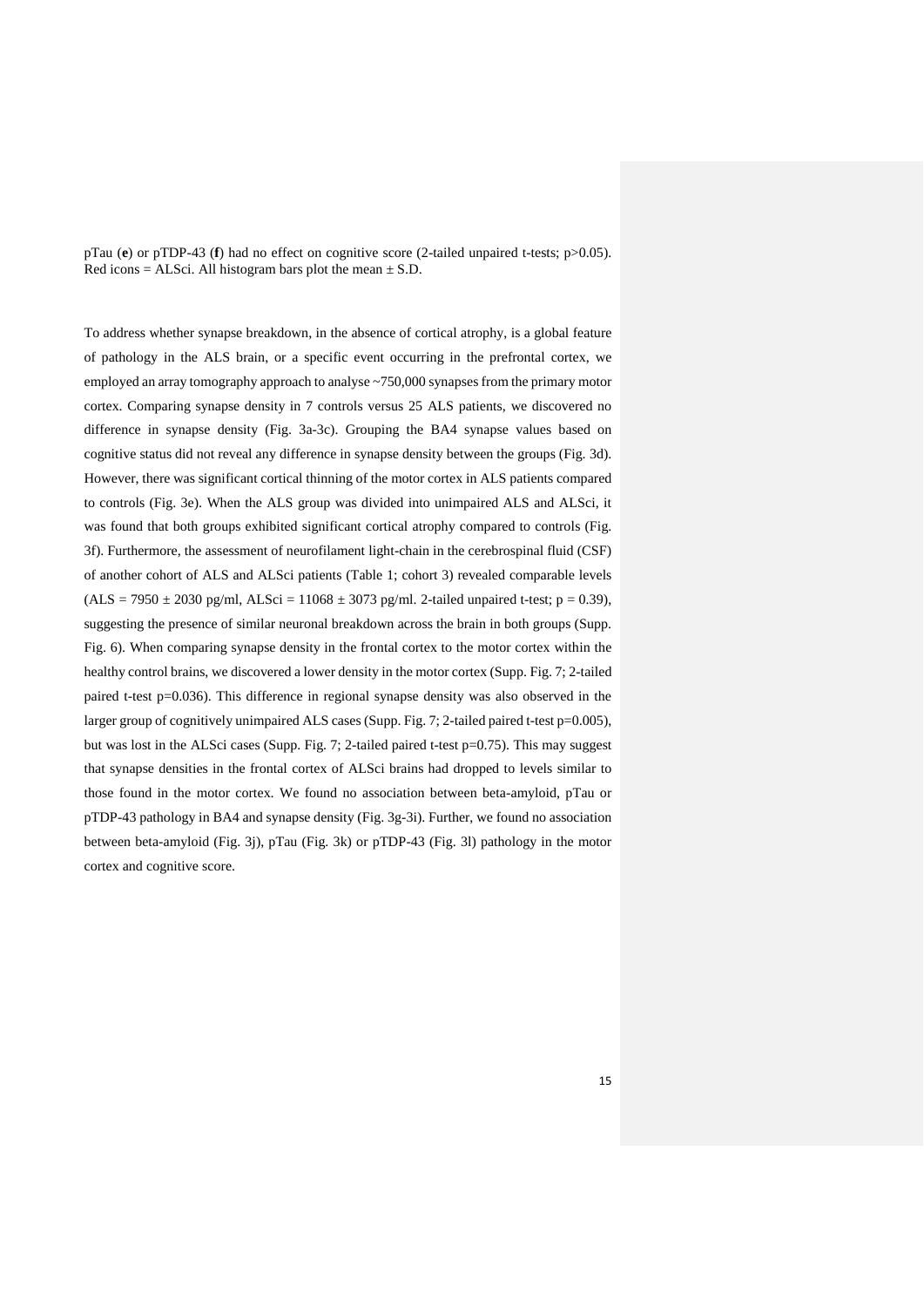

**Figure 3: Synapse density in the ALS motor cortex does not associate with cognitive**  decline. Three-dimensional reconstruction of twenty-four 70nm array tomography sections from a control motor cortex (**a**) and an ALS motor cortex (**b**), stained for synaptophysin (green) and DAPI (white). Scale bar is 10 $\mu$ m. **c.** Histogram showing no change in synaptic puncta within the motor cortex (2-tailed unpaired t-test; p=0.73) between control and ALS. Each data point represents the mean synapse count per mm<sup>3</sup> of motor cortex, for each individual (control n=7; ALS n=25). **d.** When split by cognitive status, there is no difference in synapse density within the motor cortex (One-Way ANOVA; F=0.06, p=0.94). **e.** Histogram showing a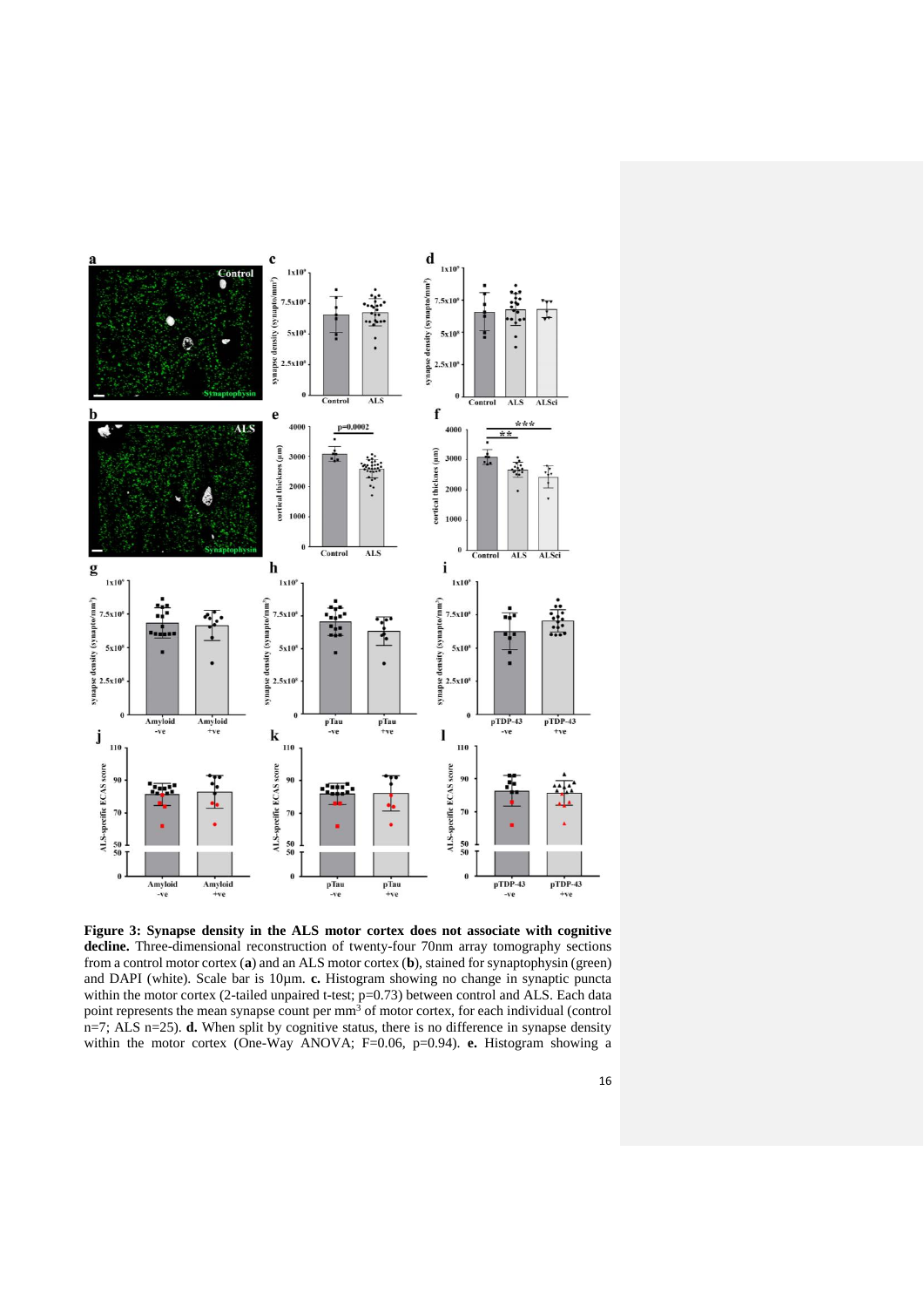significant decrease in the thickness of ALS motor cortex compared to controls (2-tailed unpaired t-test; p=0.0002). **f**. Both ALS and ALSci motor cortices are significantly thinner than control (One-Way ANOVA; F=9.98, p=0.0006; Tukey post-hoc test; p<0.05 and p<0.01 respectively). The presence of beta-amyloid (**g**), pTau (**h**) and pTDP-43 (**i**) in the motor cortex, had no effect on synapse density (2-tailed unpaired t-tests; p>0.05). The presence of betaamyloid (**j**), pTau (**k**) and pTDP-43 (**l**) in the motor cortex, had no effect on cognitive score (2 tailed unpaired t-tests;  $p > 0.05$ ). Red icons = ALSci. All histogram bars plot the mean  $\pm$  S.D.

Glial cells are thought to play a prominent role in ALS pathogenesis [40] so we analysed GFAP and CD68 burdens as a measure of astrocyte and microglial activity respectively, in both BA9 and BA4. We found no correlation between GFAP burden and synapse density (Supp. Fig. 8) in BA9 (Pearson  $r = 0.127$ ,  $p = 0.51$ ) or in BA4 (Pearson  $r = 0.16$ ,  $p = 0.44$ ). There was also no correlation between CD68 burden and synapse density (Supp. Fig. 8) in BA9 (Pearson  $r = -$ 0.012,  $p = 0.95$ ) or BA4 (Pearson  $r = 0.036$ ,  $p = 0.86$ ). Furthermore, there was no difference in GFAP or CD68 burden in BA9 (Supp. Fig. 8) in ALS patients compared to ALSci (2-tailed unpaired t-tests. GFAP:  $p = 0.09$ ; CD68:  $p = 0.59$ ). This suggests that synapse loss in the ALSci patients is not associated with altered gliosis.

Taken together, these data suggest that synapse degeneration, occurring specifically within frontal (and not motor) cortex of ALS patients with cognitive deficits, is one underlying neurobiological contributor to cognitive decline. Of all of the pathological changes measured, synapse degeneration in BA9 was the strongest predictor of cognitive impairment.

#### **Discussion**

We have optimised a combination of cognitive and genetic profiling with post-mortem tissue collection, neuropathology and high-resolution subcellular analyses. Our human tissue collection and processing protocol [26] robustly preserves synaptic structures for both electron microscopy and array tomography analysis. To the best of our knowledge this is the only ALS cohort in the world that has been extensively characterised to this level of detail.

A few previous studies attempted to assess synaptic changes in human post-mortem tissue using less direct measurements such as optical density of immunohistochemical staining or western blotting [25, 45], but failed to observe any difference between ALS patients and controls. However, one potential confound is that we do not know the cognitive status of the patients in these studies  $\left[25, 45\right]$  and taken together our study highlights the importance of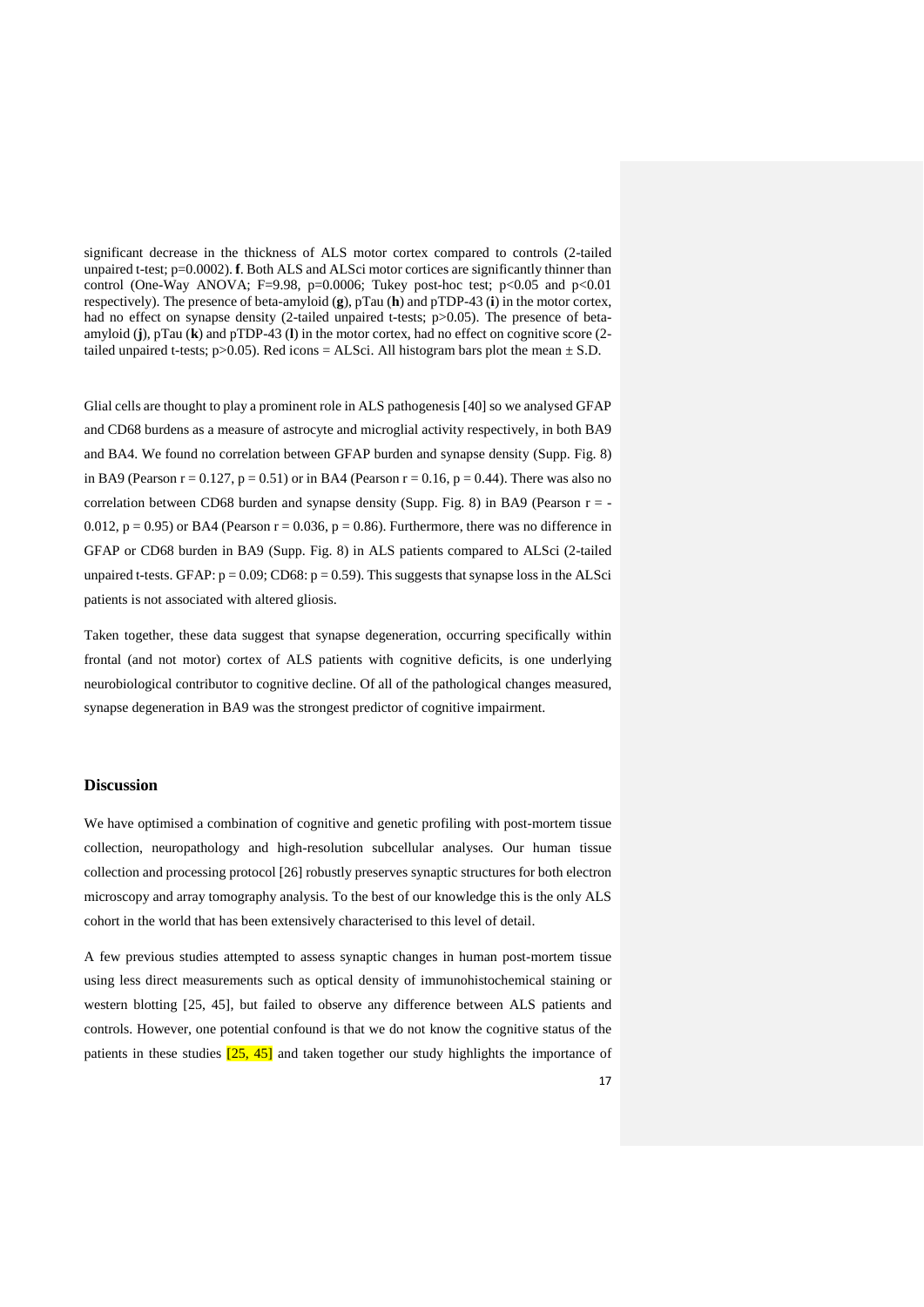using highly precise, high-resolution approaches (such as array tomography and TEM) when studying synaptic changes in post-mortem material. One very recent study has detected a loss of synaptic terminals in the putamen and caudate of ALS patients, using immunohistochemical approaches [44]. Patients with severe cognitive decline meeting the diagnosis of FTD or FTD-MND had significant synaptic loss, whereas the ALS group had a more variable phenotype. Unfortunately, the ALS group was not stratified by cognitive status, so we cannot discern whether the synapse loss is related to cognitive decline in the ALS cases [44].

Synapse loss is the strongest correlate of cognitive decline in Alzheimer's disease [54] and a recent meta-analysis highlighted presynaptic terminals as the major site of early pathogenesis in the disease [14]. Therefore, the loss of synapses from the frontal cortex of ALS patients described here, fits well with the features of other disorders where cognitive decline is observed.

ALS mouse models, including the hSOD1<sup>G93A</sup> and FUS<sup>R521C</sup> models, have revealed presymptomatic spine loss in the motor cortex [18] and sensorimotor cortex [43] respectively. Intriguingly, in the hSOD1<sup>G93A</sup> model, early pre-symptomatic loss of spines on pyramidal cells in the medial prefrontal cortex preceded changes in dendritic arborisation [17]. The earliest onset of anatomical change occurred in the motor cortex, with such severe neuronal breakdown that cortical thinning was detected at pre-symptomatic time-points [17]. Thinning of the medial prefrontal cortex was only detected in adult diseased mice, by which time spine loss and dendritic changes were significant [17]. This temporal pattern of cortical breakdown observed in mouse models fits with our observations in human post-mortem tissue. We observed synapse loss in the prefrontal cortex without neuron loss, yet found significant cortical thinning in the ALS motor cortex. Furthermore, our CSF results suggest that similar levels of neuronal breakdown occurred across the brain of ALS and ALSci groups (Supp. Fig. 5). This is most likely due to the cortical thinning observed in the motor cortex and supports our finding that synapse loss in the frontal cortex of ALSci patients is not due to neuronal loss.

Two human post-mortem studies have found greater expression of TDP-43 aggregates in the frontal cortex of patients with cognitive decline, compared to cognitively unimpaired ALS patients [9, 13]. TDP-43 aggregates are often found in the brain of ALS patients, and a sequential staging of pathology progression through the central nervous system has been described [8]. It is believed that TDP-43 pathology may progress through synapticallyconnected brain regions [6, 16], in a similar manner to other neurodegenerative diseases [7],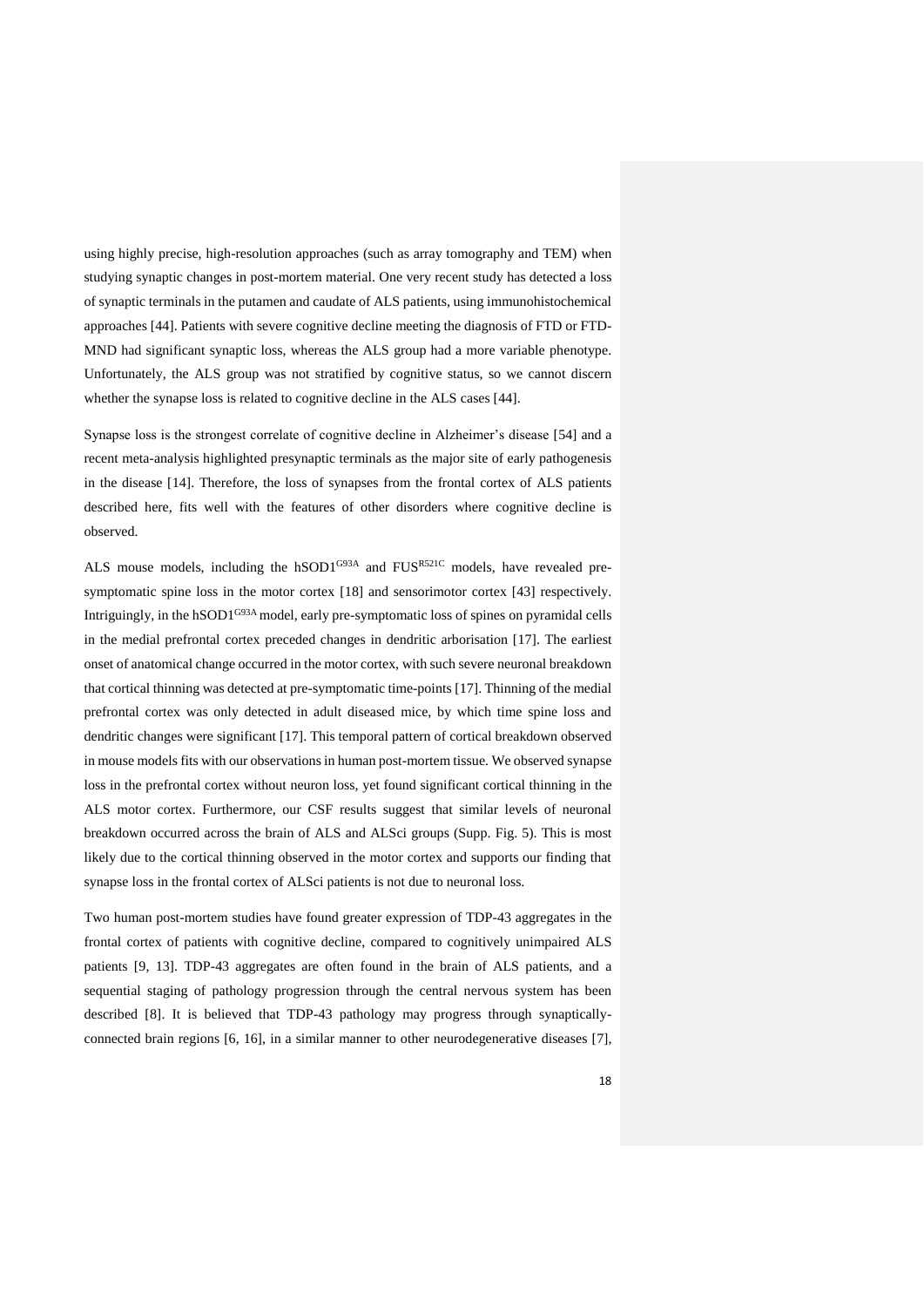thus placing synapses at a crucial point in ALS pathogenesis. Furthermore, in a human TDP-43 (hTDP43) overexpressing mouse model, synaptophysin loss was noted in whole brain homogenates [33] suggesting that altered TDP-43 function may drive synapse loss. Intriguingly, four studies have described what appears to be "synaptic" labelling of pTDP-43 in the neuropil of human post-mortem cortex from ALS and FTD patients [4, 37, 44, 53]. A recent study described pTDP-43 puncta in very close proximity to synaptophysin puncta in human ALS brain [53], with the suggestion that small pTDP-43 aggregates may be accumulating in dendritic spines. However, another recent study suggests pTDP-43 puncta colocalise with synaptophysin [44], thus suggesting these small aggregates are in fact presynaptic. In support of this, we also noted punctate labelling of pTDP-43 in the neuropil of some of our ALS cases and found pTDP-43 puncta in a number of synapses in a subset of ALS cases (Fig. 1i-j). Given that synaptic accumulation of pathological proteins in Alzheimer's disease and FTLD-tau animal models drives synapse loss [27-29, 51, 52], it is possible that a similar buildup of pTDP-43 in the ALS synapse may initiate synapse breakdown. An alternative explanation, is the phagocytosis of synaptic components by pathologically active glial cells, as recently described in Alzheimer's disease [23]. In support of this, we recently observed that when TDP-43 is specifically knocked out in microglial cells, they adopt a hyper-phagocytic phenotype. The microglial cells actively phagocytosed synapses, resulting in a significantly lower synaptic density in the cortex of these transgenic mice compared to controls [39]. Furthermore, in a human cohort of ALS patients, pTDP-43 positive cases had significantly higher expression of the phagocytic microglial marker CD-68 [39]. Interestingly, in our current study we found the same result in the frontal cortex of ALS patients. Those with pTDP-43 in the frontal cortex had a higher CD-68 burden than ALS cases without pTDP-43 (pTDP-43 positive n=14, pTDP-43-negative n=20; 2-tailed unpaired t-test;  $p=0.028$ ). However, CD68 expression did not correlate with synaptic density (Pearson  $r = -0.012$ ; p=0.95) and thus further work is required to understand the role of phagocytic microglia in synapse loss.

We found no direct association between the presence of the dementia-associated pathologies, beta-amyloid and pTau in the frontal cortex and lower ECAS score (Fig. 2). This is in agreement with recent studies showing no association between Alzheimer's pathology and cognition in ALS [9, 42]. However, it is interesting to note that 5 out of the 7 ALSci cases were positive for pTau and 5 of the 7 pTau+ve cases were ALSci. This finding aligns with the proposed model that certain forms of pTau in the frontal cortex may associate with cognitive decline in ALS [50, 59, 60] and warrants further study once more cases become available to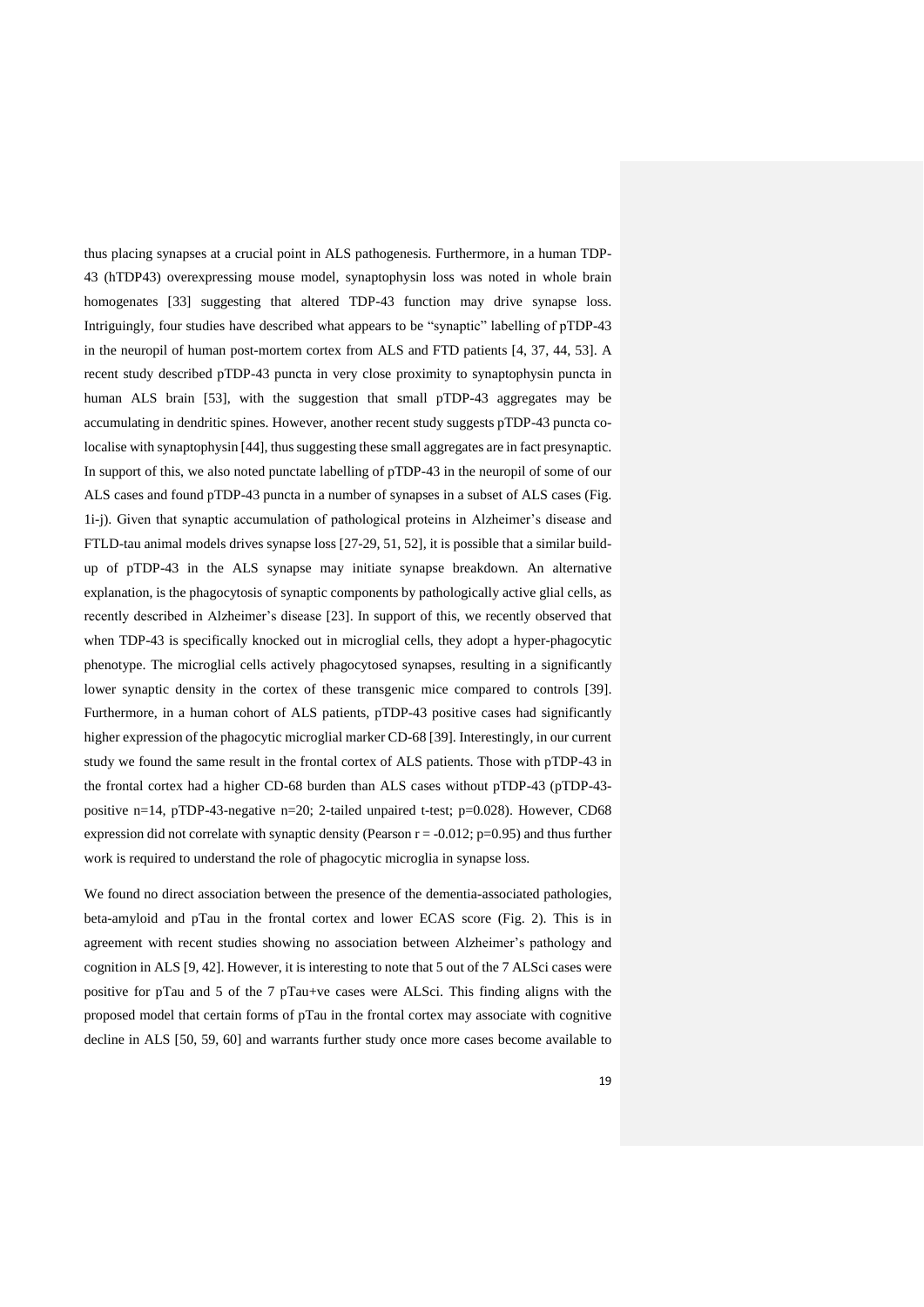us. One of the limitations of this study is the small number of cognitively impaired patients who have donated brain tissue for these synaptic analyses. As more people donate tissue, we may be able to further dissect the contributions of pathological protein accumulation within synapses and genetic contributors to synaptic loss and cognitive decline. Another potential confound in the study is that the control group prepared for array tomography imaging was significantly older than the ALS group (Table 1). However, since subtle age-related changes in synapse loss have been reported [36], we predict that this age discrepancy would make the detection of synapse loss in ALS more difficult and thus are confident that this age difference did not lessen the main finding of synapse loss in frontal cortex of ALS cases, which is worse with cognitive impairment. In support of this idea, we did not detect any correlation between age and synapse density in our data (Pearson r=0.23, p=0.23).

In summary, we have combined two high-resolution imaging techniques to reveal synapse loss in the frontal cortex of ALS patients. We show that ALS patients with cognitive impairment have lower synaptic densities than controls. Synapse density did not differ in the primary motor cortex between ALS and controls, most likely due to the significant cortical thinning we observed in the ALS motor cortex. These findings significantly advance our understanding of ALS-associated neuropathology and identify the underlying neurobiological substrate for cognitive decline in ALS. Further, these results suggest potential synaptic biomarkers for predicting which ALS patients will experience cognitive changes, and point to the potential of synapse-directed therapeutics to combat both the cognitive and potentially also the motor symptoms of ALS.

#### **References**

- 1 Abrahams S, Goldstein LH, Simmons A, Brammer M, Williams SC, Giampietro V, Leigh PN, Williams SCR (2004) Word retrieval in amyotrophic lateral sclerosis: a functional magnetic resonance imaging study. Brain 127: 1507-1517
- 2 Abrahams S, Goldstein LH, Suckling J, Ng V, Simmons A, Chitnis X, Atkins L, Williams SC, Leigh PN, Abrahams Set al (2005) Frontotemporal white matter changes in amyotrophic lateral sclerosis. J Neurol 252: 321-331
- 3 Abrahams S, Newton J, Niven E, Foley J, Bak TH (2014) Screening for cognition and behaviour changes in ALS. Amyotroph Lateral Scler Frontotemporal Degener 15: 9-14 Doi 10.3109/21678421.2013.805784
- 4 Bigio EH, Weintraub S, Rademakers R, Baker M, Ahmadian SS, Rademaker A, Weitner BB, Mao Q, Lee KH, Mishra Met al (2013) Frontotemporal Lobar Degeneration with TDP-43 Proteinopathy and Chromosome 9p Repeat Expansion in C9ORF72: Clinicopathologic Correlation. Neuropathology 33: 122-133 Doi 10.1111/j.1440-1789.2012.01332.x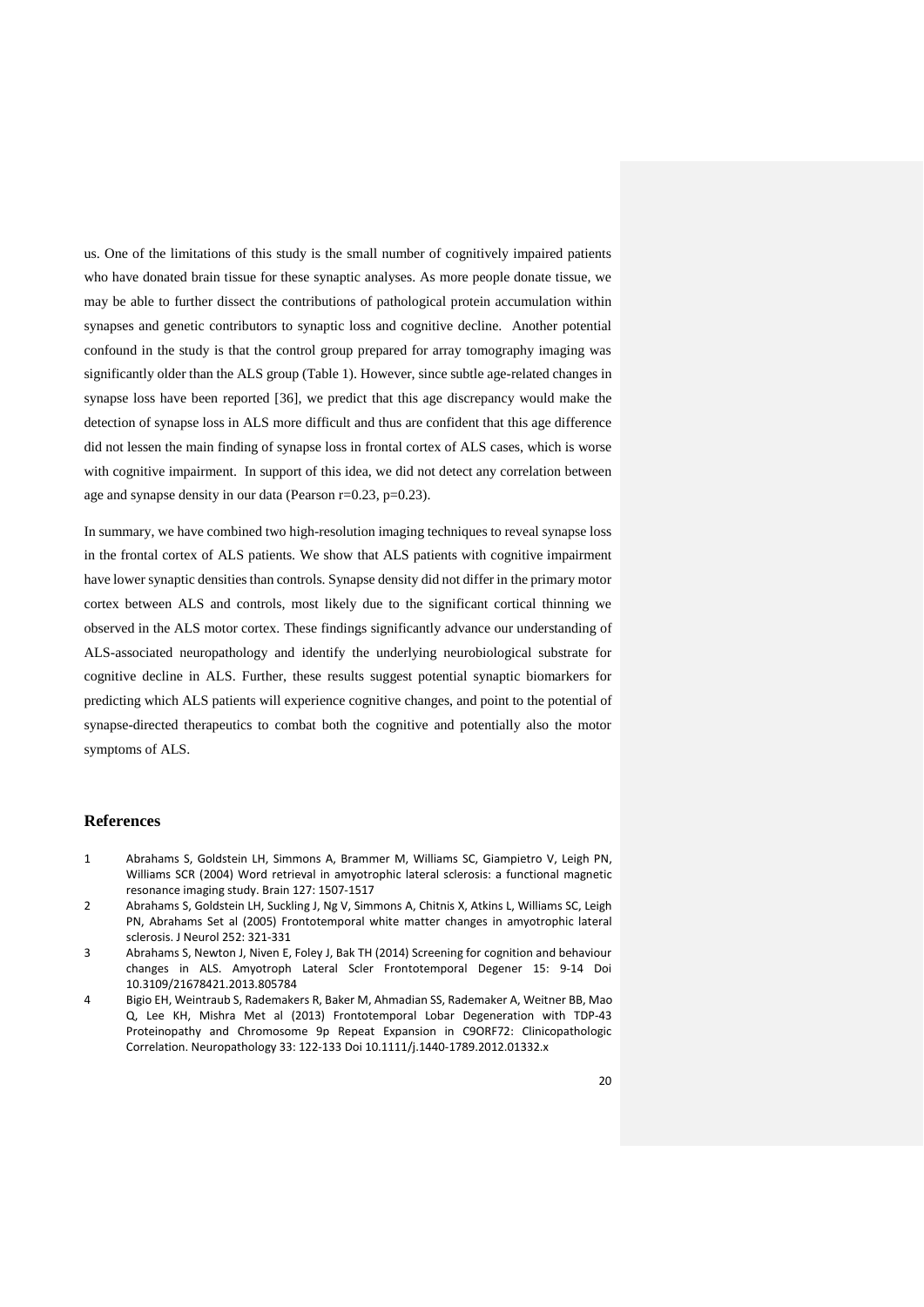- 5 Black HA, Leighton DJ, Cleary EM, Rose E, Stephenson L, Colville S, Ross D, Warner J, Porteous M, Gorrie GHet al (2017) Genetic epidemiology of motor neuron disease-associated variants in the Scottish population. Neurobiol Aging 51: 178.e111-178.e120 Doi 10.1016/j.neurobiolaging.2016.12.013
- 6 Braak H, Ludolph AC, Neumann M, Ravits J, Del Tredici K (2017) Pathological TDP-43 changes in Betz cells differ from those in bulbar and spinal alpha-motoneurons in sporadic amyotrophic lateral sclerosis. Acta Neuropathol 133: 79-90 Doi 10.1007/s00401-016-1633-2
- 7 Brettschneider J, Del Tredici K, Lee VM, Trojanowski JQ (2015) Spreading of pathology in neurodegenerative diseases: a focus on human studies. Nat Rev Neurosci 16: 109-120 Doi 10.1038/nrn3887
- 8 Brettschneider J, Del Tredici K, Toledo JB, Robinson JL, Irwin DJ, Grossman M, Suh E, Van Deerlin VM, Wood EM, Baek Yet al (2013) Stages of pTDP-43 pathology in amyotrophic lateral sclerosis. Ann Neurol 74: 20-38 Doi 10.1002/ana.23937
- 9 Brettschneider J, Libon DJ, Toledo JB, Xie SX, McCluskey L, Elman L, Geser F, Lee VM, Grossman M, Trojanowski JQ (2012) Microglial activation and TDP-43 pathology correlate with executive dysfunction in amyotrophic lateral sclerosis. Acta Neuropathol 123: 395-407 Doi 10.1007/s00401-011-0932-x
- 10 Brooks BR, Miller RG, Swash M, Munsat TL (1998) El Escorial revisited: revised criteria for the diagnosis of amyotrophic lateral sclerosis. World Federation of Nerology Research Group on Motor Neuron Diseases A consensus conference, City
- 11 Canosa A, Pagani M, Cistaro A, Montuschi A, Iazzolino B, Fania P, Cammarosano S, Ilardi A, Moglia C, Calvo Aet al (2016) 18F-FDG-PET correlates of cognitive impairment in ALS. Neurology 86: 44-49 Doi 10.1212/wnl.0000000000002242
- 12 Cleary EM, Pal S, Azam T, Moore DJ, Swingler R, Gorrie G, Stephenson L, Colville S, Chandran S, Porteous Met al (2016) Improved PCR based methods for detecting C9orf72 hexanucleotide repeat expansions. Mol Cell Probes 30: 218-224 Doi 10.1016/j.mcp.2016.06.001
- 13 Cykowski MD, Powell SZ, Peterson LE, Appel JW, Rivera AL, Takei H, Chang E, Appel SH (2017) Clinical Significance of TDP-43 Neuropathology in Amyotrophic Lateral Sclerosis. J Neuropathol Exp Neurol 76: 402-413 Doi 10.1093/jnen/nlx025
- 14 de Wilde MC, Overk CR, Sijben JW, Masliah E (2016) Meta-analysis of synaptic pathology in Alzheimer's disease reveals selective molecular vesicular machinery vulnerability. Alzheimers Dement 12: 633-644 Doi 10.1016/j.jalz.2015.12.005
- 15 Elamin M, Phukan J, Bede P, Jordan N, Byrne S, Pender N, Hardiman O (2011) Executive dysfunction is a negative prognostic indicator in patients with ALS without dementia. Neurology 76: 1263-1269 Doi 10.1212/WNL.0b013e318214359f
- 16 Feiler MS, Strobel B, Freischmidt A, Helferich AM, Kappel J, Brewer BM, Li D, Thal DR, Walther P, Ludolph ACet al (2015) TDP-43 is intercellularly transmitted across axon terminals. J Cell Biol 211: 897-911 Doi 10.1083/jcb.201504057
- 17 Fogarty MJ, Mu EW, Noakes PG, Lavidis NA, Bellingham MC (2016) Marked changes in dendritic structure and spine density precede significant neuronal death in vulnerable cortical pyramidal neuron populations in the SOD1(G93A) mouse model of amyotrophic lateral sclerosis. Acta Neuropathol Commun 4: 77 Doi 10.1186/s40478-016-0347-y
- 18 Fogarty MJ, Noakes PG, Bellingham MC (2015) Motor cortex layer V pyramidal neurons exhibit dendritic regression, spine loss, and increased synaptic excitation in the presymptomatic hSOD1(G93A) mouse model of amyotrophic lateral sclerosis. J Neurosci 35: 643-647 Doi 10.1523/jneurosci.3483-14.2015
- 19 Gillingwater TH, Ingham CA, Parry KE, Wright AK, Haley JE, Wishart TM, Arbuthnott GW, Ribchester RR (2006) Delayed synaptic degeneration in the CNS of Wlds mice after cortical lesion. Brain 129: 1546-1556 Doi 10.1093/brain/awl101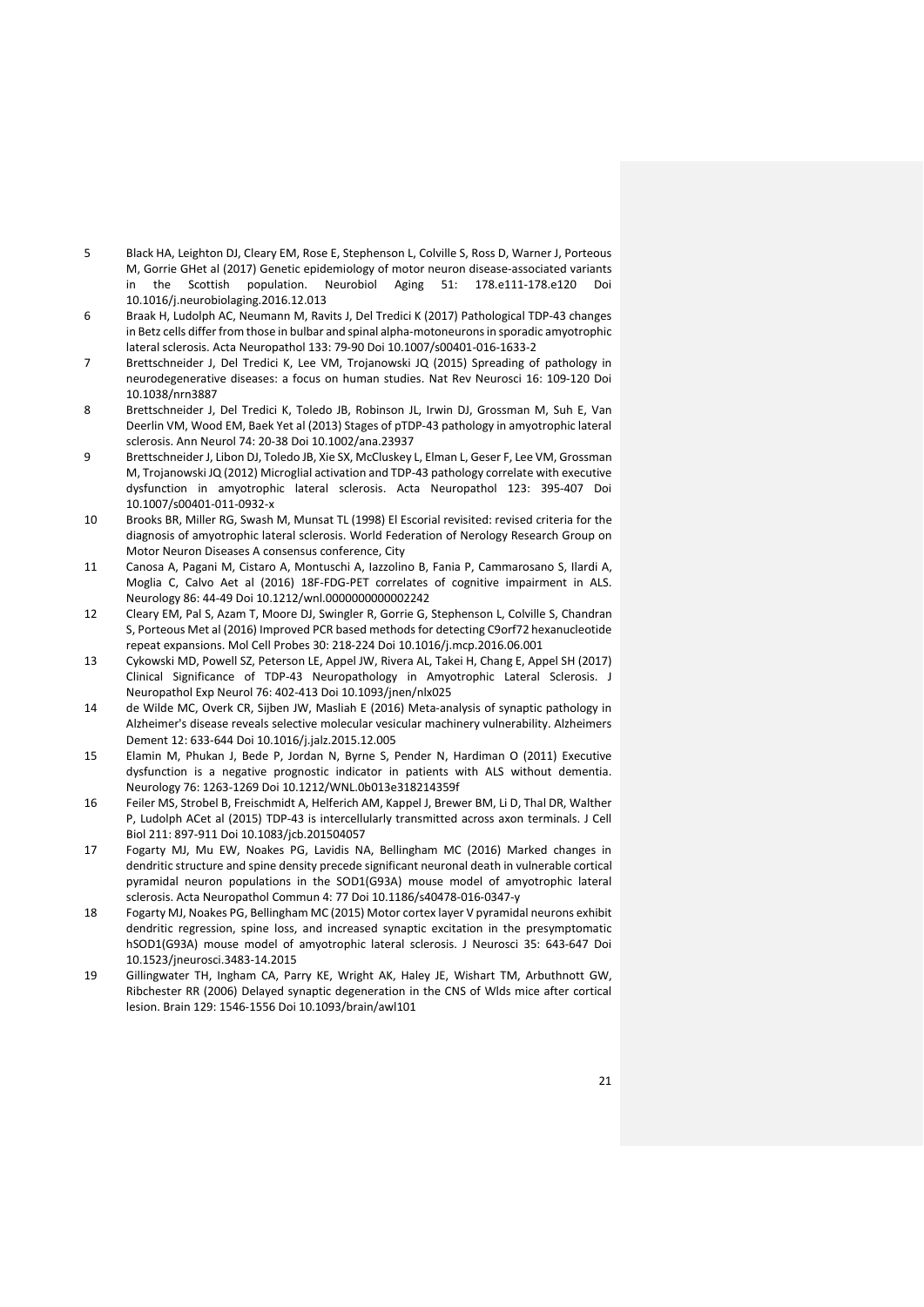- 20 Goldstein LH, Abrahams S (2013) Changes in cognition and behaviour in amyotrophic lateral sclerosis: nature of impairment and implications for assessment. Lancet Neurol 12: 368-380 Doi 10.1016/s1474-4422(13)70026-7
- 21 Henstridge CM, Jackson RJ, Kim JM, Herrmann AG, Wright AK, Harris SE, Bastin ME, Starr JM, Wardlaw J, Gillingwater THet al (2015) Post-mortem brain analyses of the Lothian Birth Cohort 1936: extending lifetime cognitive and brain phenotyping to the level of the synapse. Acta Neuropathol Commun 3: 53 Doi 10.1186/s40478-015-0232-0
- 22 Henstridge CM, Pickett E, Spires-Jones TL (2016) Synaptic pathology: A shared mechanism in neurological disease. Ageing Res Rev 28: 72-84 Doi 10.1016/j.arr.2016.04.005
- 23 Hong S, Beja-Glasser VF, Nfonoyim BM, Frouin A, Li S, Ramakrishnan S, Merry KM, Shi Q, Rosenthal A, Barres BAet al (2016) Complement and microglia mediate early synapse loss in Alzheimer mouse models. Science 352: 712-716 Doi 10.1126/science.aad8373
- 24 Hudson AJ (1981) Amyotrophic lateral sclerosis and its association with dementia, parkinsonism and other neurological disorders: a review. Brain 104: 217-247
- 25 Ince PG, Slade J, Chinnery RM, McKenzie J, Royston C, Roberts GW, Shaw PJ (1995) Quantitative study of synaptophysin immunoreactivity of cerebral cortex and spinal cord in motor neuron disease. J Neuropathol Exp Neurol 54: 673-679
- 26 Kay KR, Smith C, Wright AK, Serrano-Pozo A, Pooler AM, Koffie R, Bastin ME, Bak TH, Abrahams S, Kopeikina KJet al (2013) Studying synapses in human brain with array tomography and electron microscopy. Nat Protoc 8: 1366-1380 Doi 10.1038/nprot.2013.078
- 27 Kopeikina KJ, Carlson GA, Pitstick R, Ludvigson AE, Peters A, Luebke JI, Koffie RM, Frosch MP, Hyman BT, Spires-Jones TL (2011) Tau accumulation causes mitochondrial distribution deficits in neurons in a mouse model of tauopathy and in human Alzheimer's disease brain. Am J Pathol 179: 2071-2082 Doi 10.1016/j.ajpath.2011.07.004
- 28 Kopeikina KJ, Polydoro M, Tai HC, Yaeger E, Carlson GA, Pitstick R, Hyman BT, Spires-Jones TL (2013) Synaptic alterations in the rTg4510 mouse model of tauopathy. J Comp Neurol 521: 1334-1353 Doi 10.1002/cne.23234
- 29 Kopeikina KJ, Wegmann S, Pitstick R, Carlson GA, Bacskai BJ, Betensky RA, Hyman BT, Spires-Jones TL (2013) Tau causes synapse loss without disrupting calcium homeostasis in the rTg4510 model of tauopathy. PLoS One 8: e80834 Doi 10.1371/journal.pone.0080834
- 30 Ling SC, Polymenidou M, Cleveland DW (2013) Converging mechanisms in ALS and FTD: disrupted RNA and protein homeostasis. Neuron 79: 416-438 Doi 10.1016/j.neuron.2013.07.033
- 31 Lulé D, Burkhardt C, Abdulla S, Böhm S, Kollewe K, Uttner I, Abrahams S, Bak TH, Petri S, Weber Met al (2015) The Edinburgh Cognitive and Behavioural Amyotrophic Lateral Sclerosis Screen: A cross-sectional comparison of established screening tools in a German-Swiss population. Amyotrophic Lateral Sclerosis and Frontotemporal Degeneration 16: 16-23 Doi 10.3109/21678421.2014.959451
- 32 Mackenzie IR, Bigio EH, Ince PG, Geser F, Neumann M, Cairns NJ, Kwong LK, Forman MS, Ravits J, Stewart Het al (2007) Pathological TDP-43 distinguishes sporadic amyotrophic lateral sclerosis from amyotrophic lateral sclerosis with SOD1 mutations. Ann Neurol 61: 427-434 Doi 10.1002/ana.21147
- 33 Medina DX, Orr ME, Oddo S (2014) Accumulation of C-terminal fragments of transactive response DNA-binding protein 43 leads to synaptic loss and cognitive deficits in human TDP-43 transgenic mice. Neurobiol Aging 35: 79-87 Doi 10.1016/j.neurobiolaging.2013.07.006
- 34 Menke RAL, Agosta F, Grosskreutz J, Filippi M, Turner MR (2017) Neuroimaging Endpoints in Amyotrophic Lateral Sclerosis. Neurotherapeutics, City, pp 11-23
- 35 Micheva KD, Busse B, Weiler NC, O'Rourke N, Smith SJ (2010) Single-synapse analysis of a diverse synapse population: proteomic imaging methods and markers. Neuron 68: 639-653 Doi 10.1016/j.neuron.2010.09.024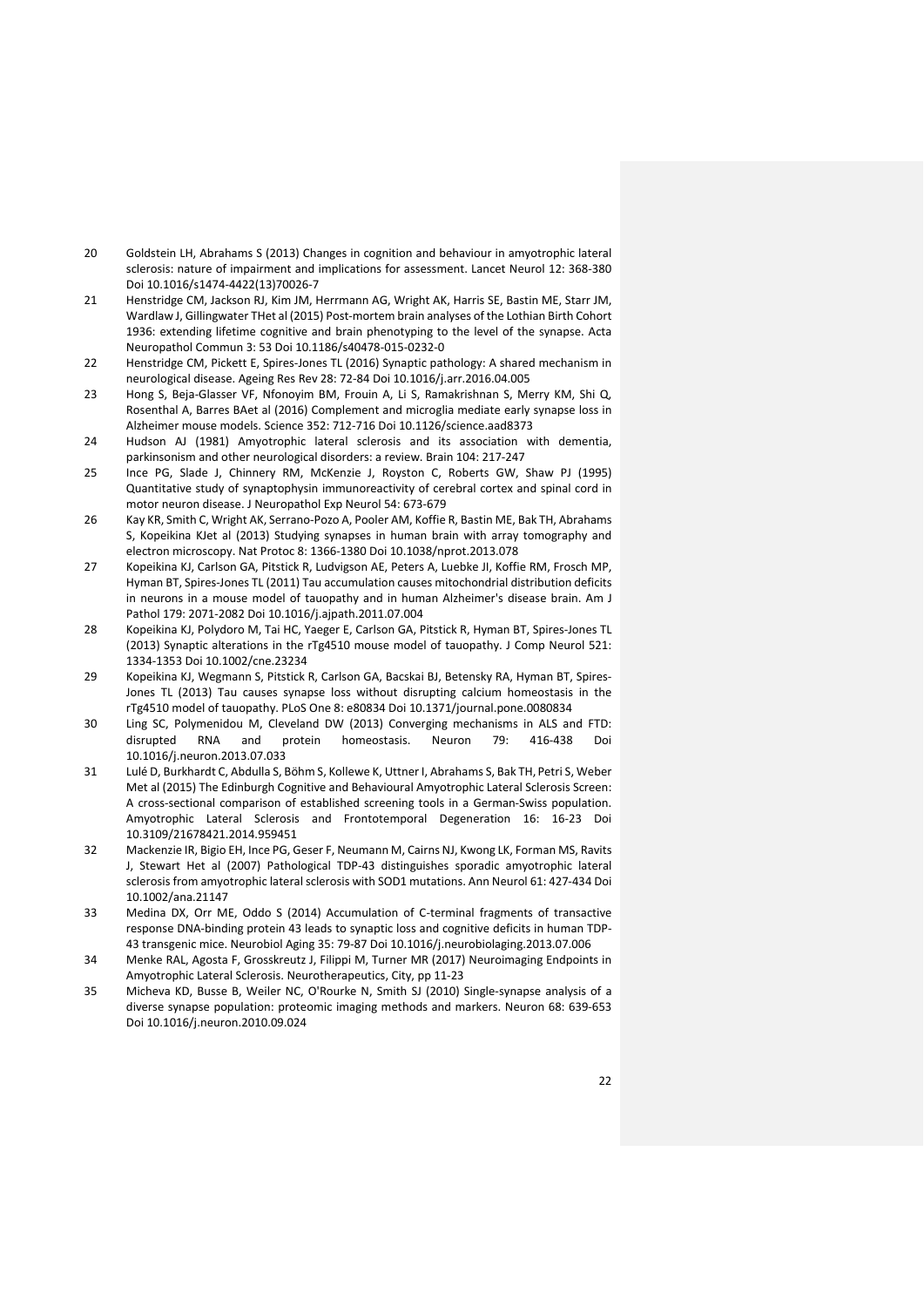- 36 Morrison JH, Baxter MG (2012) The ageing cortical synapse: hallmarks and implications for cognitive decline. Nat Rev Neurosci 13: 240-250 Doi 10.1038/nrn3200
- 37 Murray ME, DeJesus-Hernandez M, Rutherford NJ, Baker M, Duara R, Graff-Radford NR, Wszolek ZK, Ferman T, Josephs KA, Boylan KBet al (2011) Clinical and neuropathologic heterogeneity of c9FTD/ALS associated with hexanucleotide repeat expansion in C9ORF72. Acta Neuropathol 122: 673-690 Doi 10.1007/s00401-011-0907-y
- 38 Niven E, Newton, J., Foley, J., Colville, S., Swingler, R., Chandran, S., Bak, T.H. & Abrahams S. (2015) Validation of the Edinburgh Cognitive and Behavioural Amyotrophic Lateral Sclerosis SCreen (ECAS): A cognitive tool for motor disorders. Amyotroph Lateral Scler Frontotemporal Degener 16: 172-179
- 39 Paolicelli RC, Jawaid A, Henstridge CM, Valeri A, Merlini M, Robinson JL, Lee EB, Rose J, Appel S, Lee VMet al (2017) TDP-43 Depletion in Microglia Promotes Amyloid Clearance but Also Induces Synapse Loss. Neuron 95: 297-308.e296 Doi 10.1016/j.neuron.2017.05.037
- 40 Philips T, Rothstein J (2014) Glial cells in Amyotrophic Lateral Sclerosis. Exp Neurol 262PB: 111- 120 Doi 10.1016/j.expneurol.2014.05.015
- 41 Poletti B SF, Carelli L, Madotto F, Lafronza A, Faini A, Monti A, Zago S, Calini D, Tiloca C, Doretti A,, Verde F, Ratti A, Ticozzi N, Abrahams S, Silani V. (2016) The validation of the Italian Edinburgh Cognitive and Behavioural ALS Screen (ECAS). Amyotroph Lateral Scler Frontotemporal Degener 24:
- 42 Prudlo J, Konig J, Schuster C, Kasper E, Buttner A, Teipel S, Neumann M (2016) TDP-43 pathology and cognition in ALS: A prospective clinicopathologic correlation study. Neurology: Doi 10.1212/wnl.0000000000003062
- 43 Qiu H, Lee S, Shang Y, Wang WY, Au KF, Kamiya S, Barmada SJ, Finkbeiner S, Lui H, Carlton CEet al (2014) ALS-associated mutation FUS-R521C causes DNA damage and RNA splicing defects. J Clin Invest 124: 981-999 Doi 10.1172/jci72723
- 44 Riku Y, Watanabe H, Yoshida M, Mimuro M, Iwasaki Y, Masuda M, Ishigaki S, Katsuno M, Sobue G (2017) Pathologic Involvement of Glutamatergic Striatal Inputs From the Cortices in TAR DNA-Binding Protein 43 kDa-Related Frontotemporal Lobar Degeneration and Amyotrophic Lateral Sclerosis. J Neuropathol Exp Neurol 76: 759-768 Doi 10.1093/jnen/nlx055
- 45 Rothstein JD, Van Kammen M, Levey AI, Martin LJ, Kuncl RW (1995) Selective loss of glial glutamate transporter GLT-1 in amyotrophic lateral sclerosis. Ann Neurol 38: 73-84 Doi 10.1002/ana.410380114
- 46 Samarasekera N, Al-Shahi Salman R, Huitinga I, Klioueva N, McLean CA, Kretzschmar H, Smith C, Ironside JW (2013) Brain banking for neurological disorders. Lancet Neurol 12: 1096-1105 Doi 10.1016/s1474-4422(13)70202-3
- 47 Schuster C, Kasper E, Dyrba M, Machts J, Bittner D, Kaufmann J, Mitchell AJ, Benecke R, Teipel S, Vielhaber Set al (2014) Cortical thinning and its relation to cognition in amyotrophic lateral sclerosis. Neurobiol Aging 35: 240-246 Doi 10.1016/j.neurobiolaging.2013.07.020
- 48 Spires-Jones TL, Hyman BT (2014) The intersection of amyloid beta and tau at synapses in Alzheimer's disease. Neuron 82: 756-771 Doi 10.1016/j.neuron.2014.05.004
- 49 Strong MJ, Abrahams S, Goldstein LH, Woolley S, McLaughlin P, Snowden J, Mioshi E, Roberts-South A, Benatar M, HortobaGyi Tet al (2017) Amyotrophic lateral sclerosis - frontotemporal spectrum disorder (ALS-FTSD): Revised diagnostic criteria. Amyotroph Lateral Scler Frontotemporal Degener: 1-22 Doi 10.1080/21678421.2016.1267768
- 50 Strong MJ, Yang W, Strong WL, Leystra-Lantz C, Jaffe H, Pant HC (2006) Tau protein hyperphosphorylation in sporadic ALS with cognitive impairment. Neurology 66: 1770-1771 Doi 10.1212/01.wnl.0000218161.15834.db
- 51 Tai HC, Serrano-Pozo A, Hashimoto T, Frosch MP, Spires-Jones TL, Hyman BT (2012) The synaptic accumulation of hyperphosphorylated tau oligomers in Alzheimer disease is associated with dysfunction of the ubiquitin-proteasome system. Am J Pathol 181: 1426-1435 Doi 10.1016/j.ajpath.2012.06.033